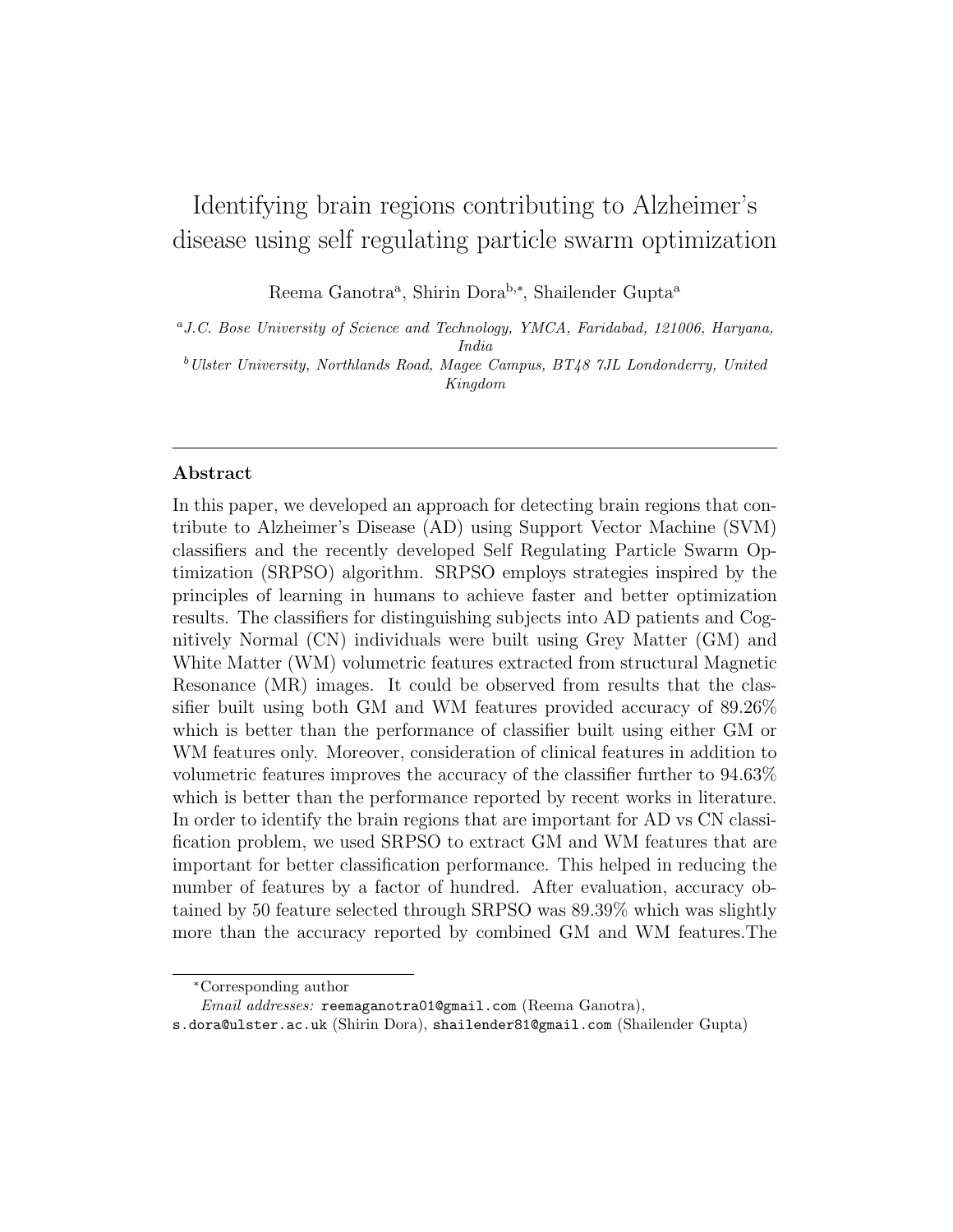features identified by SRPSO were also mapped back to the brain using Automatic Anatomic Labelling (AAL) template to identify brain regions that exhibit degeneration in AD. In addition to identifying areas known to be involved in AD like cerebellum, hippocampus, this helped in finding newer areas that might contribute towards AD.

#### Keywords:

Alzheimer's disease, Magnetic Resonance Imaging, Particle Swarm Optimization, Support Vector Machines, Gray Matter, White Matter.

# 1. Introduction

Alzheimer's Disease (AD) is the most commonly occurring cause of dementia as per a recent study by the World Health Organization. It causes neurodegeneration which leads to cognitive and memory impairments. The number of people suffering from AD worldwide were reported to be 33.9 million in 2011 which is likely to triple by  $2050<sup>1</sup>$ . This makes early and accurate diagnosis of AD an important problem as clinical symptoms of AD become apparent only after a significant amount of brain tissue has already been damaged. Magnetic Resonance Imaging (MRI) has strongly contributed to progress in this direction. Its high spatial resolution as well as sensitivity to brain's shape and volume<sup>2</sup> allows it to capture structural atrophy in early stages of AD. Furthermore, MRI techniques do not employ any radioactive or radiation-emitting substances which makes it safer for repetitive use in tracking development of the disease.

Several MRI-based approaches have been developed for automatic classification of subjects into AD patients or Cognitive Normal (CN) subjects. Broadly, these approaches can be divided into two categories: methods that use information from specific Regions Of Interest (RoI) and methods that employ voxelwise features obtained from whole brain MRI data. RoI based methods focus on structures in the brain that are known to be involved in  $AD^{3-5}$ . The involvement of hippocampus in AD is well-known and has been the motivation for many computational studies that focused on this problem3,6,7. Similarly, many studies have also developed models based on features extracted from other brain areas like amygdala<sup>8</sup>, entorhinal cortex<sup>3</sup>, cerebellum<sup>9</sup>, frontal lobe<sup>10</sup>, temporal lobe<sup>11</sup> etc. A limitation of RoI-based methods is that their performance depends on experimenter's expertise in selecting appropriate RoIs. Further, they do not provide any information about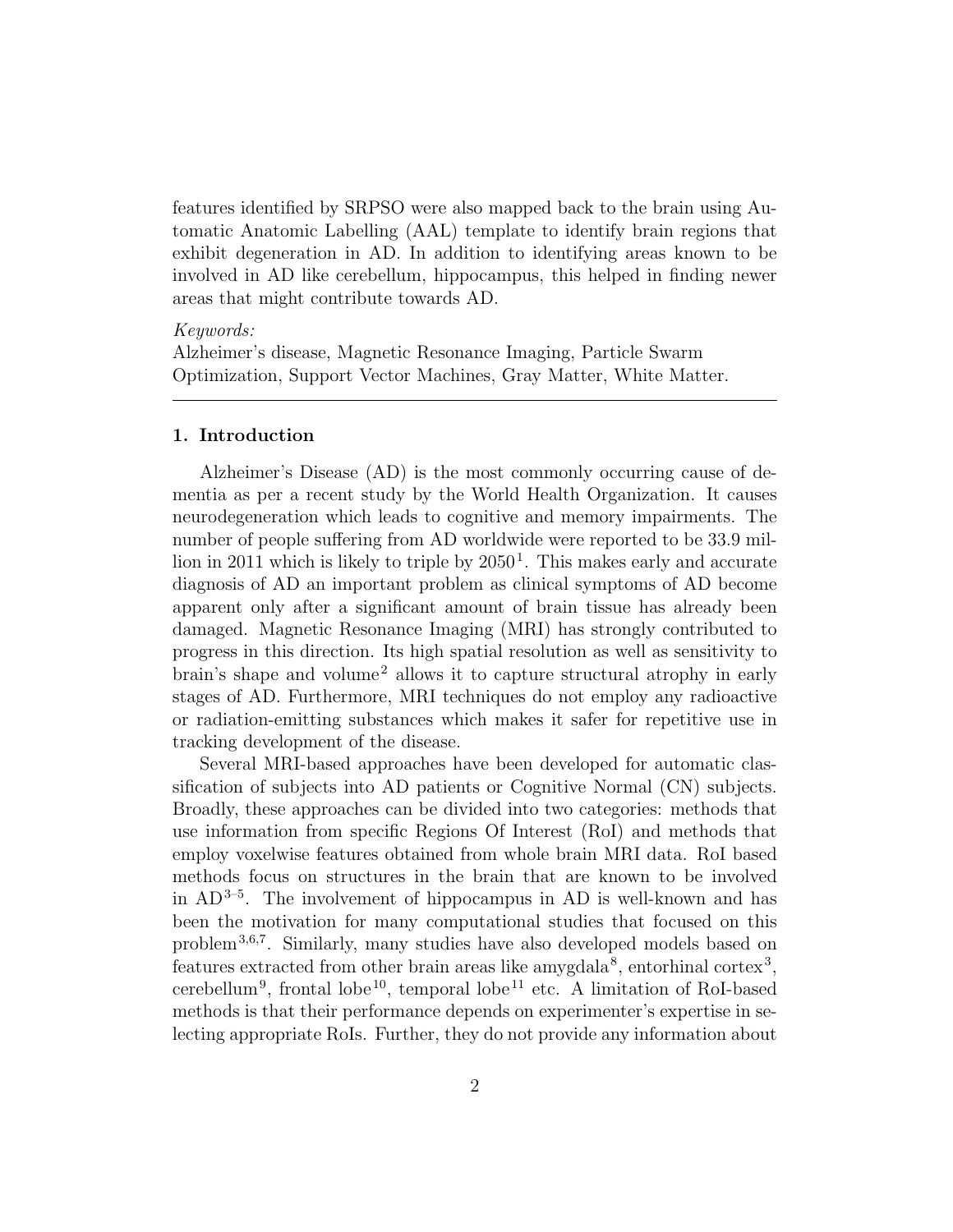the contribution of those regions towards the disease that are excluded from analysis.

The performance of methods that utilize whole brain voxels do not rely on an expert for selection of RoIs as all voxels are considered in the analysis. This has encouraged many researchers to develop whole brain MRI-based methods for distinguishing AD patients from CN subjects 12,13,15. One of the first studies in this direction demonstrated that a Support Vector Machine (SVM) trained using whole brain MRI data for the problem of AD vs CN classification performed better than a trained radiologist  $16$ . Further, Cuingnet et. al.<sup>15</sup> also showed that methods based on whole brain voxels have higher sensitivity and specificity than methods which employ features extracted from specific RoIs.

Most existing studies have only employed Grey Matter (GM) features extracted from MRI data for the problem of AD vs. CN classification. However, there is ample evidence that suggests existence of a pathological relationship between GM and White Matter (WM) atrophy  $17-22$  indicating that WM degeneration might be a powerful biomarker for detecting the progression of AD. Existing studies in this direction have mostly looked at data collected using Diffusion Tensor Imaging  $(DTI)^{23,24}$ . Dybra et. al.<sup>23</sup> developed naïve bayes and SVM classifiers for the problem of AD vs CN classification using estimates of structural disconnection in WM regions. Haller et. al.<sup>24</sup> developed a SVM classifier for distinguishing between patients with different subtypes of Mild Cognitive Impairment (MCI) based on features extracted from WM regions. It has been shown using MRI data that WM regions in AD subjects show non-ageing related degradation<sup>25</sup> but this has not been sufficiently exploited by computational models for automatically distinguishing AD patients and CN individuals.

Furthermore, whole brain voxel-based methods have the potential to automatically identify brain areas that contribute towards AD. This is generally described as a feature selection problem where the aim is to identify a smaller distinct set of features that are sufficient to accomplish a given task. For the problem of distinguishing AD patients from CN subjects using structural MRI data, this corresponds to identifying a small number of voxels that are important for the classification problem. A feature selection approach was developed by Mahanand et. al.<sup>26</sup> using a self-adaptive resource allocation network and Integer-coded Genetic Algorithm using voxel-based features extracted from GM regions. Similarly Chyzhyk et. al.<sup>27</sup> used evolutionary wrapper feature selection mechanism using genetic algorithm for training ex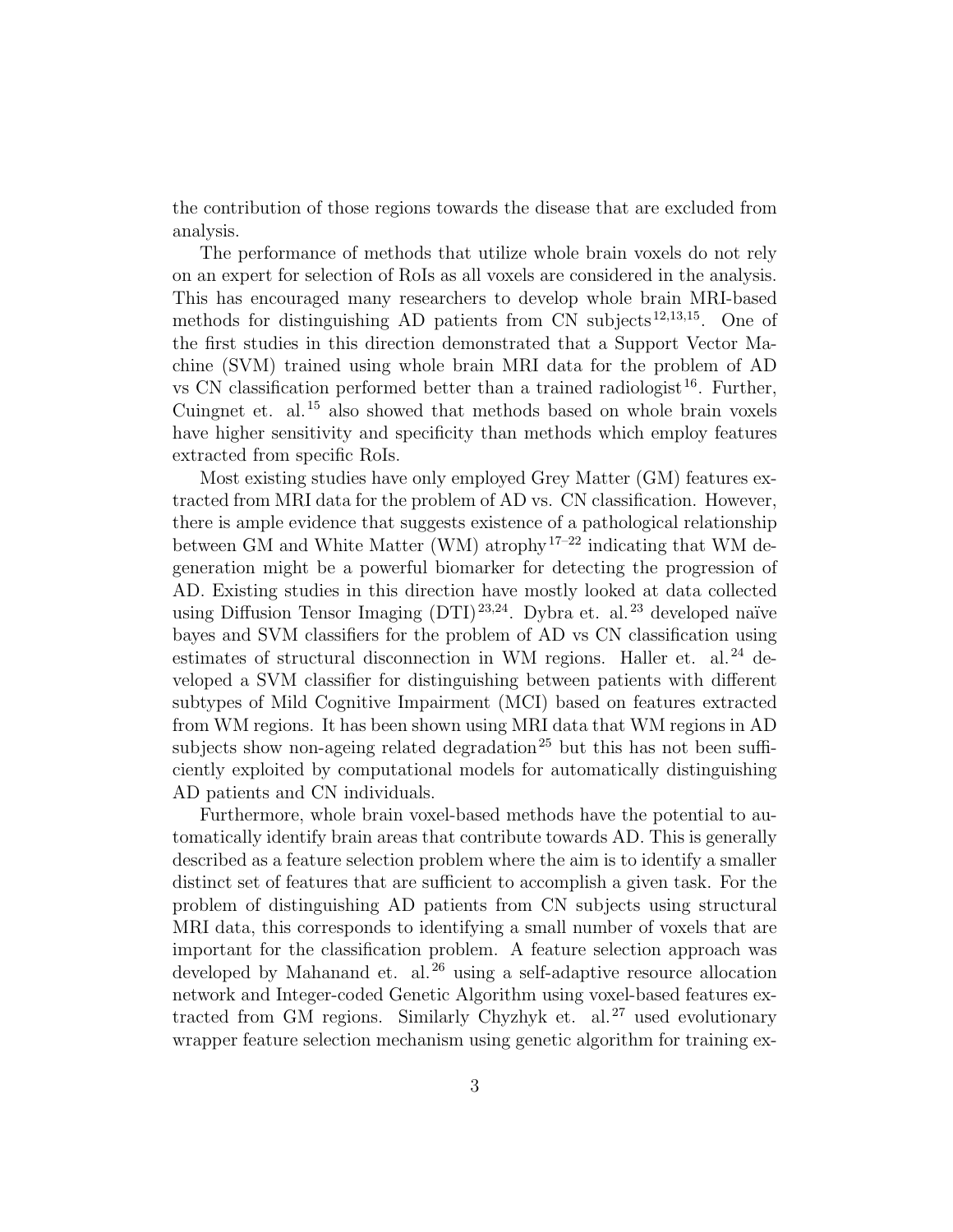treme learning machines on selected cluster of features. In an alternative approach, Mishra et. al.<sup>14</sup> ranked brain regions as per their impact during progression of disease which helped identify those brain regions that are affected by the onset of the disease.

Motivated by results highlighting WM degeneration in AD patients, in this paper, we studied the impact of various clinical attributes and features extracted from MRI data on the performance of SVM for the AD vs CN classification problem. For this purpose, three different SVM classifiers were build using features extracted from GM regions, WM regions and a combination of GM and WM regions. The performance of all classifiers were obtained using 10-fold cross validation. A performance comparison of the classifiers showed that classifiers built using both GM and WM features performed better than classifiers built only using either GM or WM features. Further, consideration of clinical features like Mini Mental State Examination (MMSE) and Clinical Dementia Rating (CDR) along with GM and WM features resulted in further improvements in the classification accuracy. In addition, using these classifiers as a basis, a method was developed for identifying the brain regions that exhibited different characteristics in AD and CN subjects. This method uses the recently developed Self Regulating Particle Swarm Optimization (SRPSO) <sup>28</sup> to select a small subset of features that are important for obtaining good classification performance. Based on the use of these techniques, the method has been named SRPSO-SVM classifier. SRPSO was originally developed for an optimization problem with continuous variables. Here, it was extended to discrete optimization problems for selection of voxels that provide information useful for the classification problem. The features selected using the SRPSO-SVM classifier could possibly help in identifying the brain regions that exhibit differential atrophy across AD and CN subjects.

For evaluating the performance of SRPSO-SVM classifier, we used it to select 10, 20, 30, 40 and 50 features that are useful for higher classification performance. SRPSO-SVM was used in two different scenarios, namely selection of features from GM regions and feature selection based on combination of GM and WM regions. Based on the features selected by the SRPSO-SVM classifier, the performance of SVM classifier was computed using 10-fold cross validation for each scenario. For the different number of features selected, the SRPSO-SVM classifier constructed using GM and WM features performed better than the classifier build using GM features alone. This also establishes the importance of WM features in developing automated models for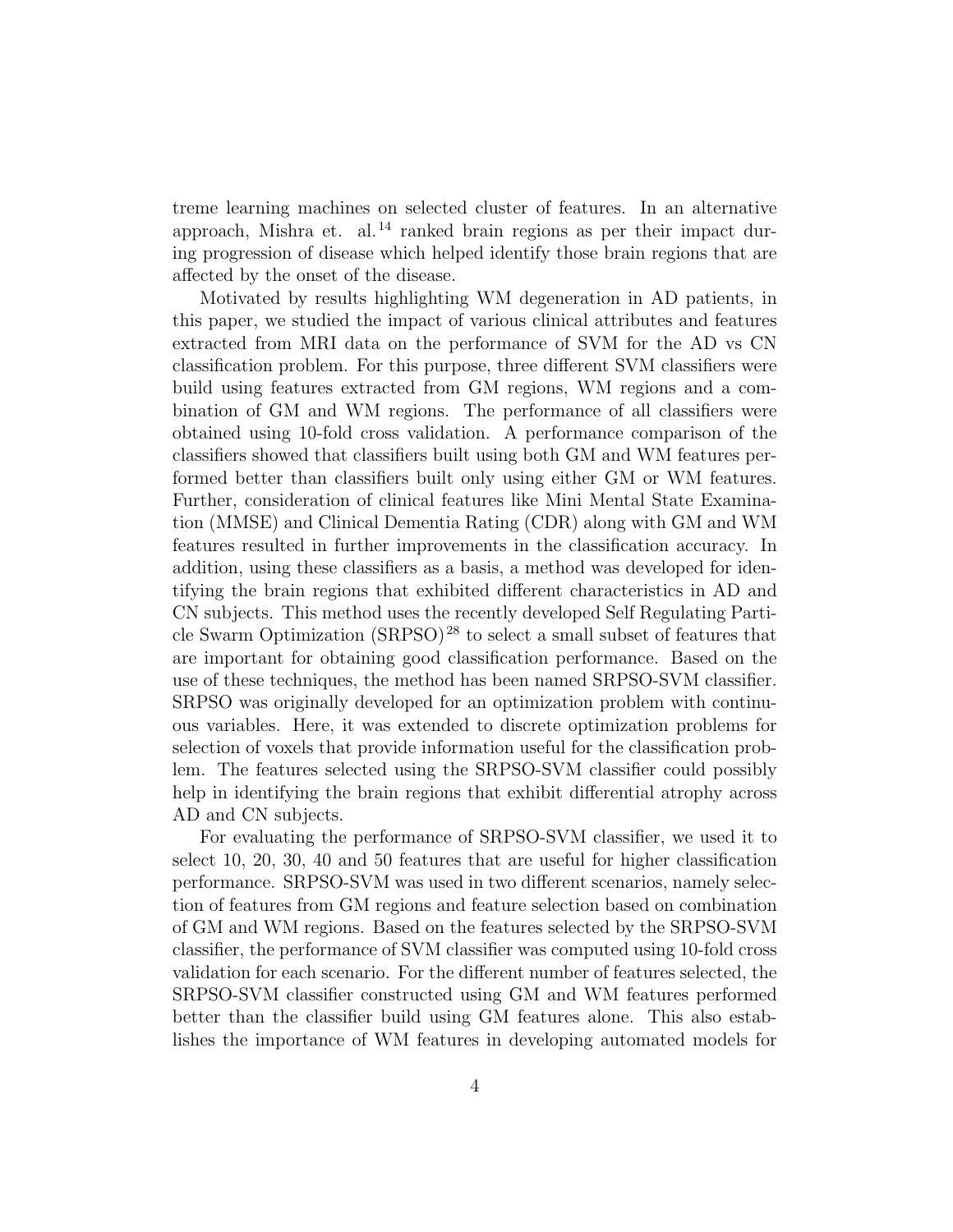distinguishing AD and CN subjects. Following identification of features, Automatic Anatomic Labelling (AAL) template was used to map the selected features to the brain region from where they were recorded. This enabled us to identify the brain regions that exhibited different properties in normal and AD subjects. It was observed that features derived from cerebellum and hippocampus were selected most often by the SRPSO-SVM classifier which is in line with clinical studies involving AD subjects 9,29. Other brain regions selected by the SRPSO-SVM classifier that have also been implicated in clinical studies include frontal lobe<sup>30</sup>, temporal lobe<sup>31</sup>, occipital lobe with calcarine fissure<sup>32</sup>, cingulate cortex<sup>33</sup>, amygdala<sup>34</sup>, praecuneus<sup>35</sup> and parietal lobe<sup>36</sup>, supplementary motor area<sup>37</sup>, postcentral gyrus<sup>35</sup>, fusiform gyrus<sup>38</sup> and para-hippocampus gyrus<sup>26</sup>, etc. Besides, those indicated above, several other regions were also detected by the SRPSO-SVM classifier which might provide information about other brain regions that are involved in AD but have not yet been clinically identified.

The rest of the paper is organised as follows: section 2 gives details about dataset and its distribution in training and testing sets. Also, data preprocessing is described in section 2. Section 3 provides mathematical modelling of SVM as a classifier and SRPSO as a feature selection technique. Section 4 offers experimental setup details and results followed by concluding remarks in section 5.

#### 2. Materials and methods

## 2.1. Participants and data

The standard dataset used is this study was obtained from the Alzheimer's Disease Neuroimaging Initiative (ADNI) (adni.loni.usc.edu). A total of 299 participants were considered which consists of 137 AD patients (67 male and 70 female) and 162 (76 male and 86 female) controls aged between 55 years and 91 years. The collection of subjects used in this study is same as that used in<sup>15</sup>. Standard 1.5T MR images from baseline or screening visits were used and similar demographics (gender and age) were maintained in training and testing dataset. All images were subjected to same correction procedures post acquisition for removal of imaging artifacts. These correction procedures included 3D gradwarp correction, B1 non-uniformity correction and N3 bias field correction. The clinical scores for the subjects were also considered in the analysis. CN subjects had MMSE scores between 24 and 30 and CDR score equal to zero. Similarly, AD subjects had MMSE scores between 20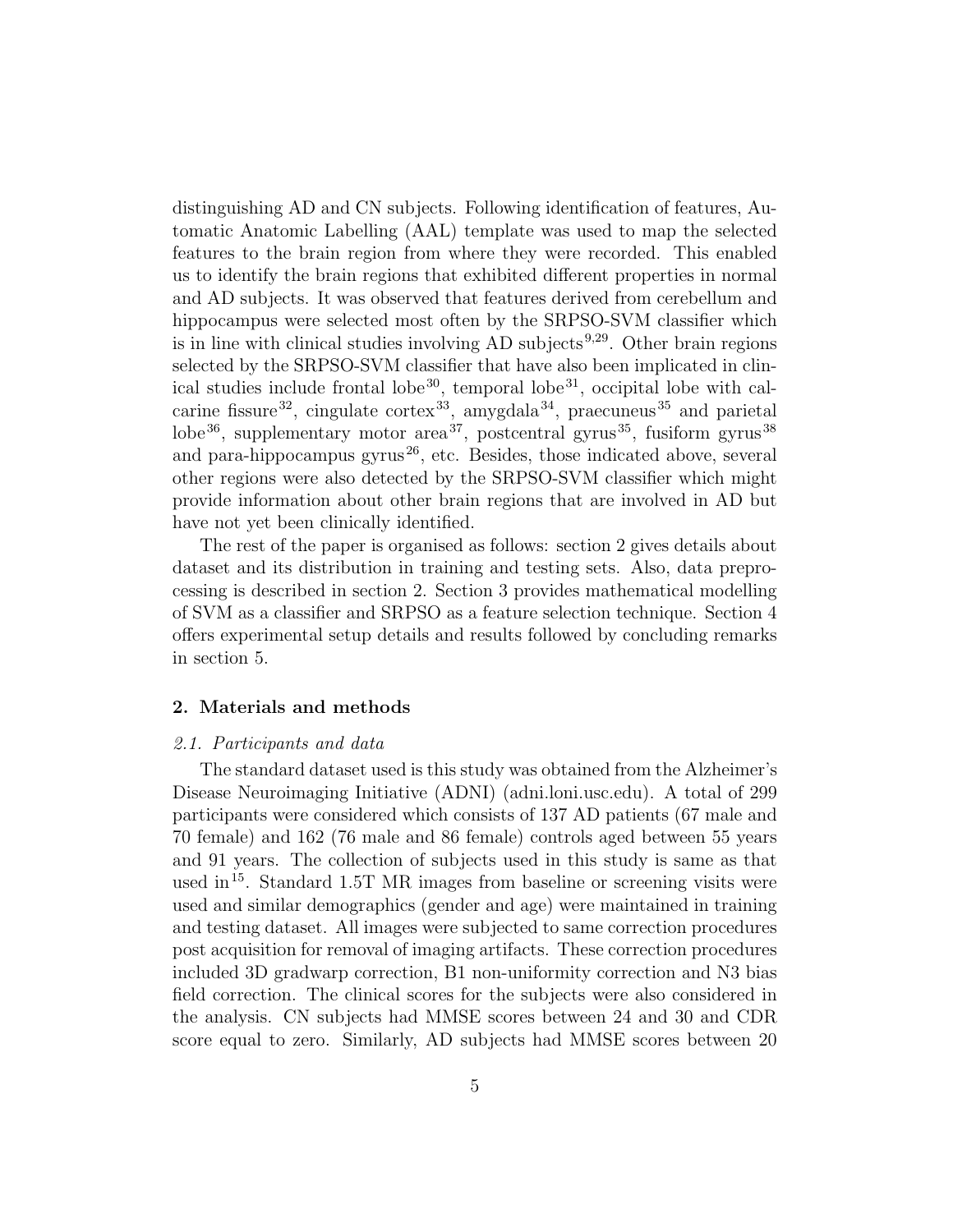and 26 and CDR score of either 0.5 or 1. For the purpose of classification MMSE and CDR scores for all subjects were normalized to the interval [0,1]. A summarized description of the data used in this study is provided in table 1.

[insert table 1]

## 2.2. Data Preprocessing

All T1 weighted images were preprocessed using Statistical Parametric Mapping Toolbox 12 (SPM12) in MATLAB 9.0. Figure 1 shows a schematic description of different steps involved in preprocessing. Each MR images was segmented into GM, WM and Cerebrospinal Fluid (CSF) tissue probability maps using the unified segmentation algorithm<sup>39</sup>. The unified segmentation algorithm employs a mixture of Gaussians to build a probabilistic generative model of the data. The voxel-wise tissue probability maps obtained from the model are combined using a Bayesian formulation. After segmentation, all images were registered to a custom template which was iteratively generated using the DARTEL toolbox<sup>40</sup>. In each iteration, the toolbox computes a deformation from the template to each image and an inverse of the deformation is applied to the images. These transformed images are then averaged to compute a new template. All images registered to the final template obtained using DARTEL were normalized with respect to the Montreal Neurological T1 (MNI152) template. The normalized images were smoothed using a 10 mm full-width at half-maximum isotropic Gaussian kernel. Each smoothed image is then modulated with the Jacobian determinant of its deformation field. These preprocessing steps resulted in 2122945 features for each image. To reduce the dimensionality of the feature space, the obtained images were resampled using a 6mm wide isotropic Gaussian kernel. This resulted in 35557 features. To discard artefacts like background and air, a brain mask was applied to each resampled images. This preprocessing procedure finally resulted in GM and WM tissue probability maps each of which consisted of 8729 features.

For calculation of Hippocampal Volume (HV), a hippocampus mask was extracted from standard AAL atlas using WFU PickAtlas 3.0 toolbox<sup>52-54</sup>. The resolution of generated mask was manipulated to match the preprocessed dataset. The resultant binary mask was then applied to GM tissue density maps obtained after MNI normalization. This resulted in 1878 voxels extracted only from hippocampus regions of left and right hemisphere. The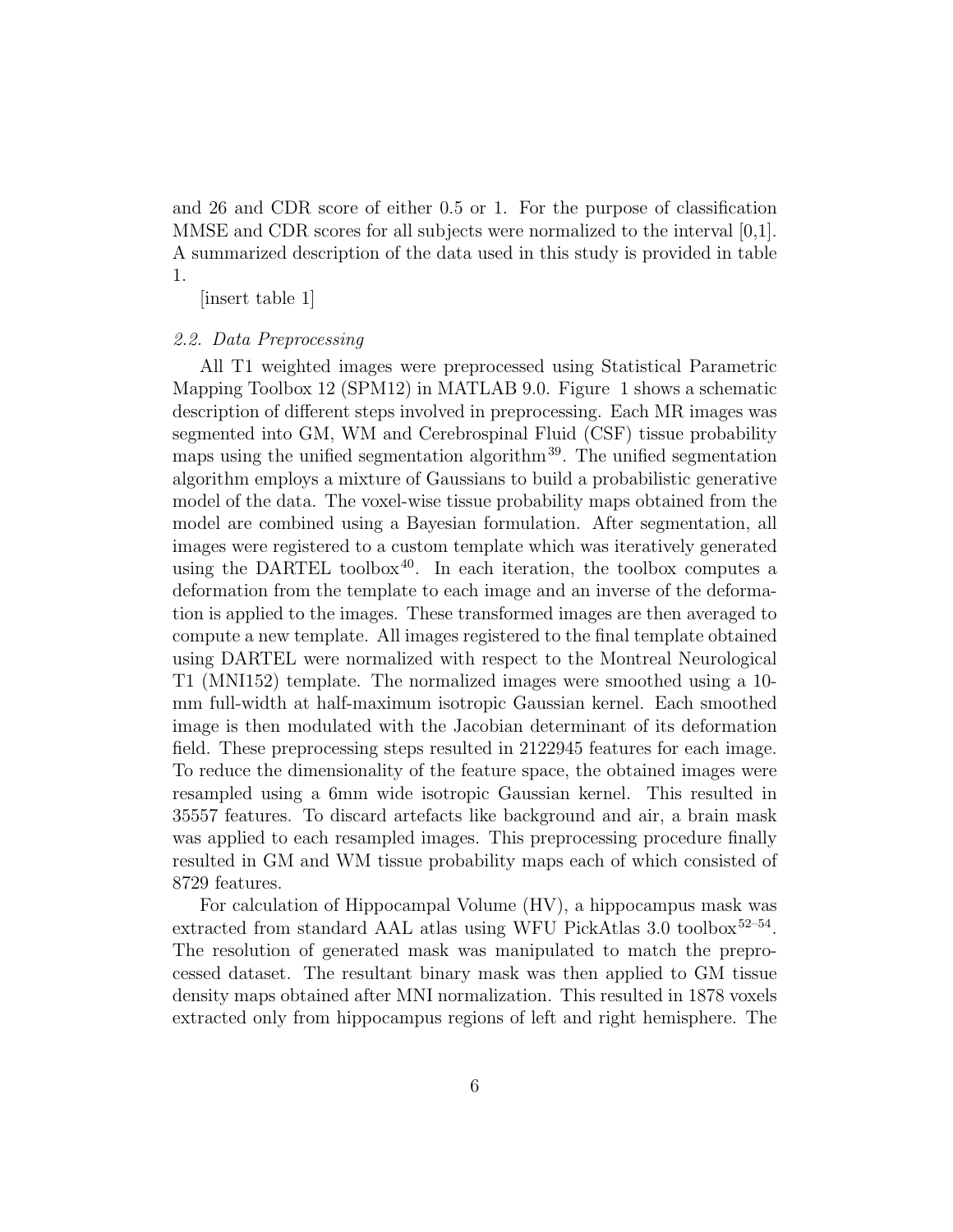HV was calculated for each subject by summing the intensity of the voxels contained by this mask as described in  $51$ .

[insert figure 1]

## 3. SRPSO-SVM Classifier for Feature Selection

The problem of feature selection for AD focuses on identifying the features that contribute towards improving the classification performance. By mapping a given selected feature back to the voxel from which it was extracted, it is possible to identify the specific brain region that exhibits different structural properties between AD subjects and normal individuals. This might help in finding brain regions that show degradation in AD. In order to identify such brain areas, we describe below a feature selection approach that utilizes SRPSO and SVM and hence has been named the SRPSO-SVM classifier. To provide the necessary background, this section begins with a description of SVM and SRPSO. Using this background, the problem of feature selection utilizing the SRPSO-SVM classifier will be formulated.

#### 3.1. Support Vector Machines

Support vector machine (SVM) is a supervised learning approach that has been used for a wide range of problems in machine learning. In this study, a SVM classifier for two classes was built using samples  $(x_1, y_1), \ldots, (x_i, y_i), \ldots$ where  $x_i \in \mathbb{R}^p$  represents a sample from class  $y_i \in -1, +1$ . A standard SVM classifier estimates the parameters  $\omega$  and b which describe a hyperplane that separates samples from the two classes. This is referred as a hard margin SVM. However, hard margin SVM is limited to problems where samples from the two classes are linearly separable. For linearly inseparable problems, soft margin SVM was developed which relaxes the constraints imposed by a hard margin SVM. A soft margin SVM estimates a hyperplane that minimizes the following objective function:

$$
\omega^*, b^*, \zeta^* = \arg\min_{\omega, b, \zeta} \frac{1}{2} \parallel \omega \parallel^2 + C \sum_{i=1}^m \zeta_i
$$
  
where  $y_i(\omega^T x_i + b) \ge 1 - \zeta_i$ ,  $\forall i = 1, ..., m$ , (1)  
 $\zeta_i \ge 0$ ,  $\forall i = 1, ..., m$ .

In the above equation, parameter  $C$  determines the penalty of misclassification error which is represented by  $\zeta_i$ . In our work, value of parameter C remain 1 throughout the experiments.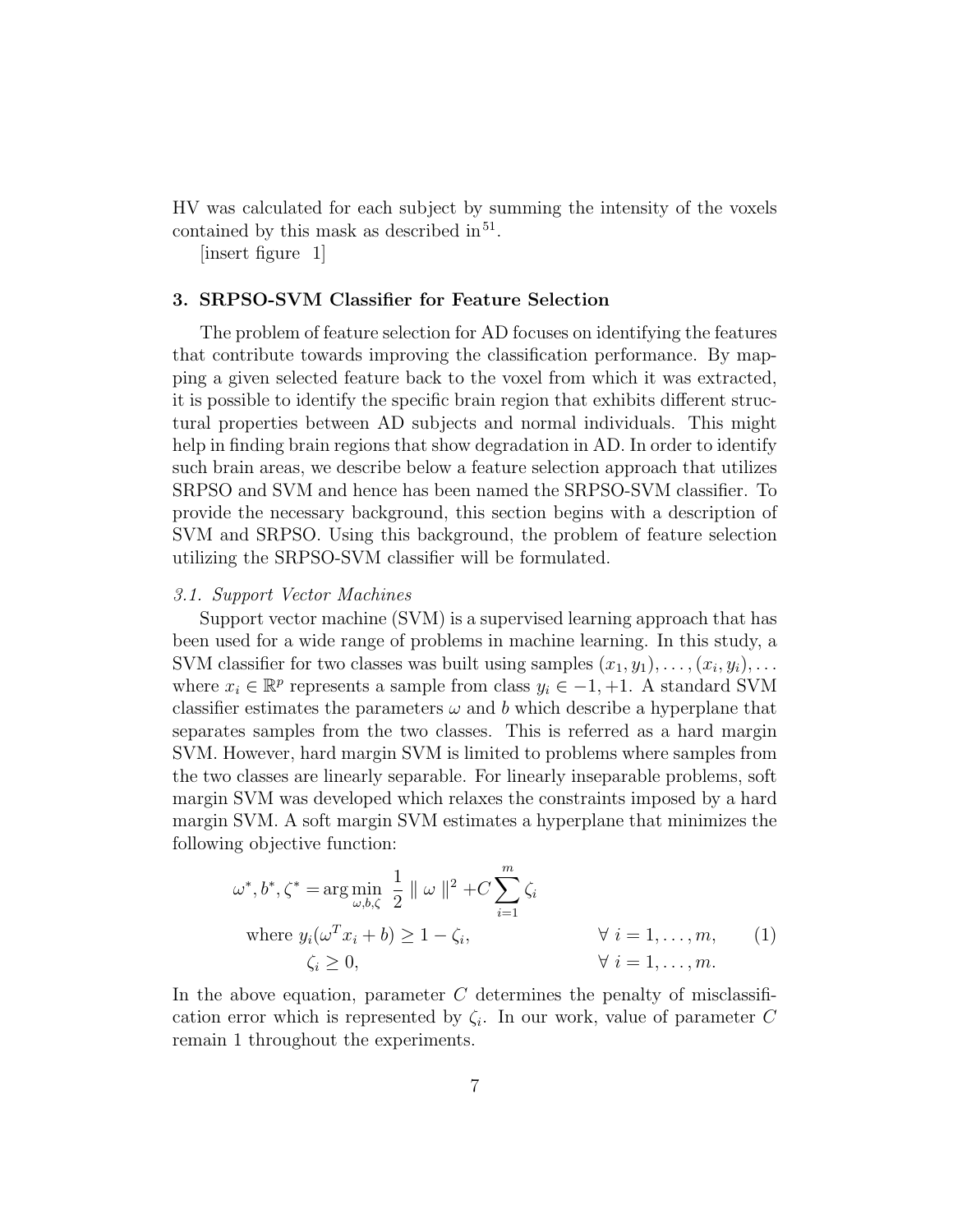# 3.2. Self Regulating Particle Swarm Optimization

The original Particle Swarm Optimization(PSO)<sup>41</sup> algorithm is inspired by social behaviour of animals in a group such as a flock of birds, school of fish, etc. It involves simulating a swarm of particles whose positions are given by a D-dimensional vector in the search space. The position of the  $i^{th}$ particle in the  $t^{th}$  iterations given by  $x_i^t = [x_{i1}^t, x_{i2}^t, \ldots, x_{iD}^t]$  which denotes a candidate solution and its velocity in the  $t^{th}$  iteration is denoted by  $v_i^t =$  $[v_{i1}^t, v_{i2}^t, \ldots, v_{iD}^t]$ . To search for optimal solutions, particles move around in the search space by updating their velocity using experience acquired by all particles in the swarm. The best position explored by the  $i<sup>th</sup>$  particle is denoted by  $P_i^t$  and best position explored by the whole swarm is denoted by  $P_g^t$ . In each iteration, the velocity of the i<sup>th</sup> particle is calculated by considering its personal best position and the global best position of the swarm using the following equation

$$
v_i^{t+1} = v_i^t + c_1 r_1 (P_i^t - x_i^t) + c_2 r_2 (P_i^t P_g^t - x_i^t)
$$
\n<sup>(2)</sup>

where  $c_1$  and  $c_2$  represent the acceleration coefficients and  $r_1$  and  $r_2$  are the random numbers distributed uniformly in the range [0,1]. Based on the computed velocity, the position of the  $i^{th}$  particle in  $(t+1)^{th}$  iteration is given by

$$
x_i^{t+1} = x_i^t + v_i^{t+1} \tag{3}
$$

Similar to original PSO algorithm , SRPSO is an iterative evolutionary technique that explores the search space for prospective solutions to a given problem. In addition to the experience of particles in the swarm, SRPSO incorporates in each particle the ability to adapt its velocity based on two strategies grounded in human cognitive psychology. These strategies include self-regulating the inertia weight and self-perception of search directions. The first strategy updates the inertia weights  $(\omega_i)$  for the best particle and other particles using different update rules to achieve faster exploration of the search space. The second strategy emphasizes collaborative exploration among particles in SRPSO. Next, the two strategies of SRPSO are described in detail.

• Self-regulating the inertia weight: The parameter inertia weight  $(\omega_i)$  in SRPSO determines the balance between exploration and exploitation performed by the particles. Original PSO employed a 'common' inertia weight for all particles which is decreased linearly whereas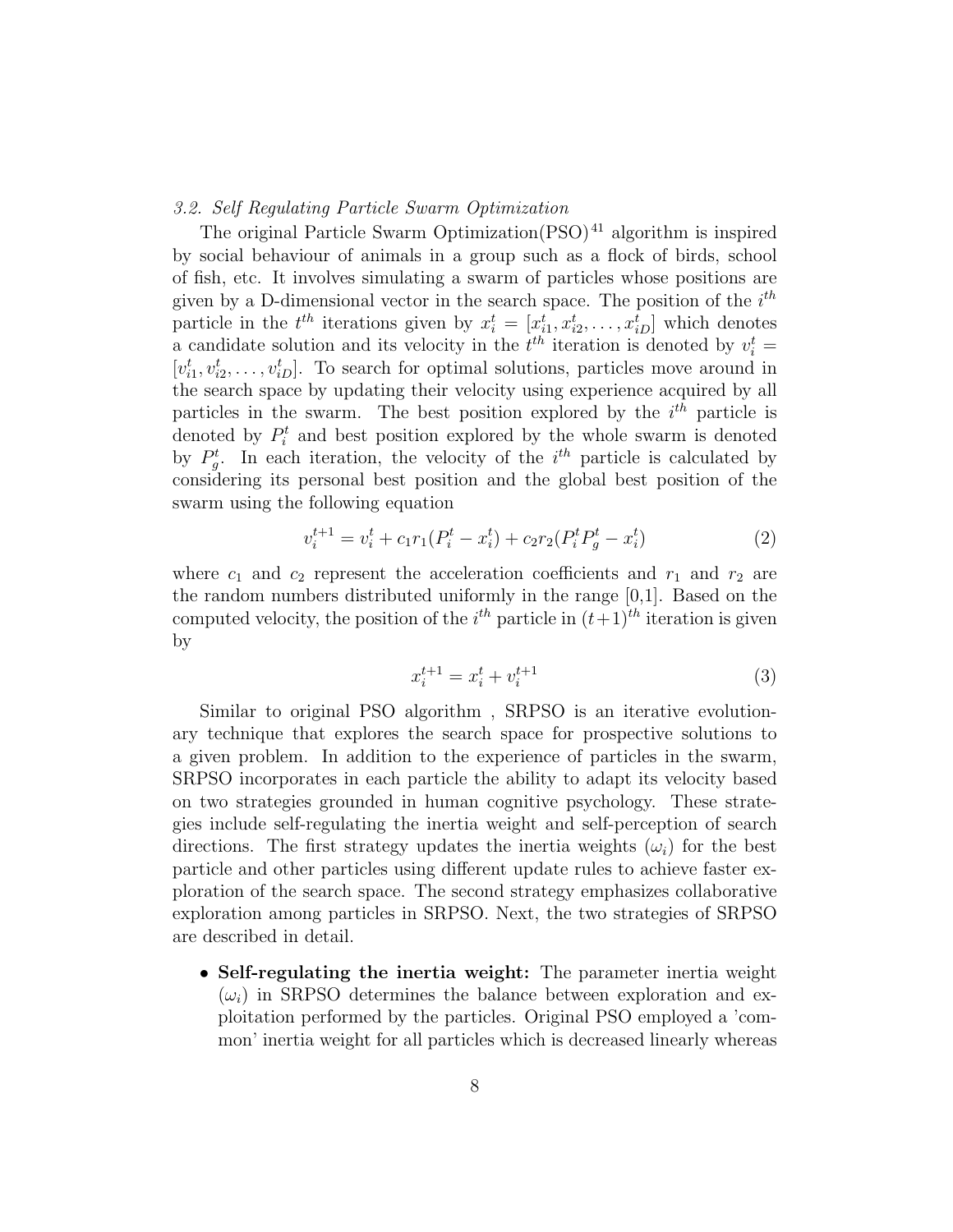in SRPSO each particle had an individual inertia weight which is updated using a self-regulating inertia weight strategy. In this strategy, the particle that achieved the current global optimum increases its inertia weight in a given iteration whereas all other particles decrease their inertia weight. This encourages the particle that achieves current global optimum to perform exploitation by accelerating in its current direction of search. Thus, inertial weight of the  $i<sup>th</sup>$  particle is updated using the following equation in this strategy:

$$
\omega_i(t+1) = \begin{cases} \omega_i(t) + \eta \Delta \omega, & \text{for best particle,} \\ \omega_i(t) - \Delta \omega, & \text{otherwise} \end{cases}
$$
 (4)

where  $\eta$  is a constant to control the rate of acceleration which is set to 1.  $\Delta\omega$  in inertia weight is computed as follows:

$$
\Delta \omega = \frac{\omega_1 - \omega_F}{N_{iter}} = \frac{0.55}{N_{iter}},\tag{5}
$$

where  $\omega_I$  and  $\omega_F$  are initial and final values of inertia weight, respectively.  $N_{Iter}$  is the total number of iterations.

• Self-perception of search directions: Unlike PSO, in SRPSO, the best particle and other particles have different velocity update mechanisms. Each particle other than the best particle considers its perception of the search direction of other particles to adjust its own velocity. This is referred as social cognition in SRPSO. Based on this, the general velocity update equation in SRPSO for a particle having is given by:

$$
v_i^{t+1} = \omega_i v_i^t + c_1 r_1 p_i^{se} (P_i^t - x_i^t) + c_2 r_2 p_i^{so} (P_g^t - x_i^t), \tag{6}
$$

Where  $p_i^{se}$  represent the parameter that determines perception for the self-cognition and  $p_i^{so}$  determines perception for the social cognition.

The best particle gives priority to its current search direction over its self and social knowledge. Hence, the value of  $p_i^{se}$  and  $p_i^{so}$  are set to zero for the best particle. For rest of the particles,  $p_i^{se}$  is set to 1. Social cognition is realized in SRPSO in randomly selected iterations. For this purpose, in each iteration  $a$  random number, denoted by  $a$ , is generated in the range [0,1]. If a is greater then a threshold  $\lambda$  then  $p_i^{so}$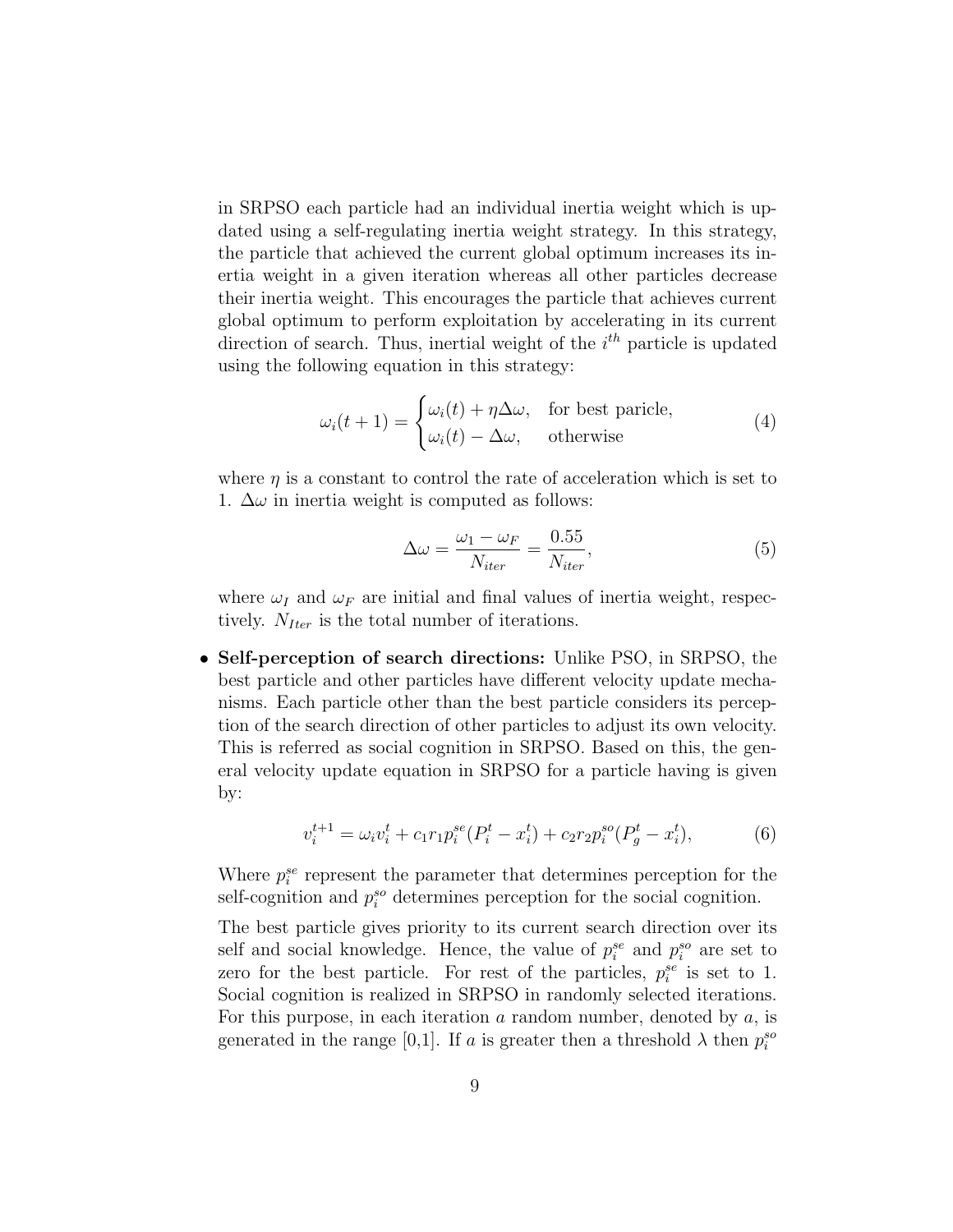is set to 1, otherwise  $p_i^{se}$  is set to zero. As stated in<sup>28</sup>,  $\lambda$  was set to 0.5 for all experiments. A higher value of  $\lambda$  low social cognition in which case particles do not pay attention to global best. A lower value of  $\lambda$ resulted in excessive social cognition leading to premature convergence to current global best. Based on this strategy, the velocity for best particle is updated as

$$
v_i^{t+1} = \omega_i v_i^t,\tag{7}
$$

and for rest of particles velocity is updated as

$$
v_i^{t+1} = \omega_i v_i^{t+1} + c_1 r_1 (P_i^t - x_i^t) + c_2 r_2 p_i^{so} (P_g^t - x_i^t). \tag{8}
$$

Based on the updated velocity, the new position of the  $i<sup>th</sup>$  particle at time  $(t + 1)$  is computed as

$$
x_i^{t+1} = x_i^t + v_i^{t+1} \tag{9}
$$

[insert table 2]

#### 3.3. Features Selection

Several PSO-based feature selection approaches have been developed in literature that rely on a particular classifier to get an estimate about the optimality of a solution that a given particle represents <sup>42</sup>. Each solution represents a collection of features selected by the particle. An estimate of fitness for a particular solution is determined using the performance of the classifier which is built only using features that are selected in that solution. The SRPSO-SVM classifier uses SRPSO to explore the search space for solutions and the performance of SVM is used to obtain an estimate for the fitness of a solution.

To select M features, the position of each particle is initialized using an M-dimensional vector and each element in the vector is randomly initialized to a value in the interval  $[1, N_f]$  where  $N_f$  is the total number of features. The position of a given particle represents the collection of features selected by that particle. For each particle, a SVM classifier is built using the selected features for the problem of AD vs CN classification. The fitness  $(\eta_i)$  of the  $i<sup>th</sup>$  particle is estimated using the classification accuracy, given as

$$
\eta_i = \frac{\text{Number of correctly classified samples}}{\text{Total number of samples}} \times 100 \tag{10}
$$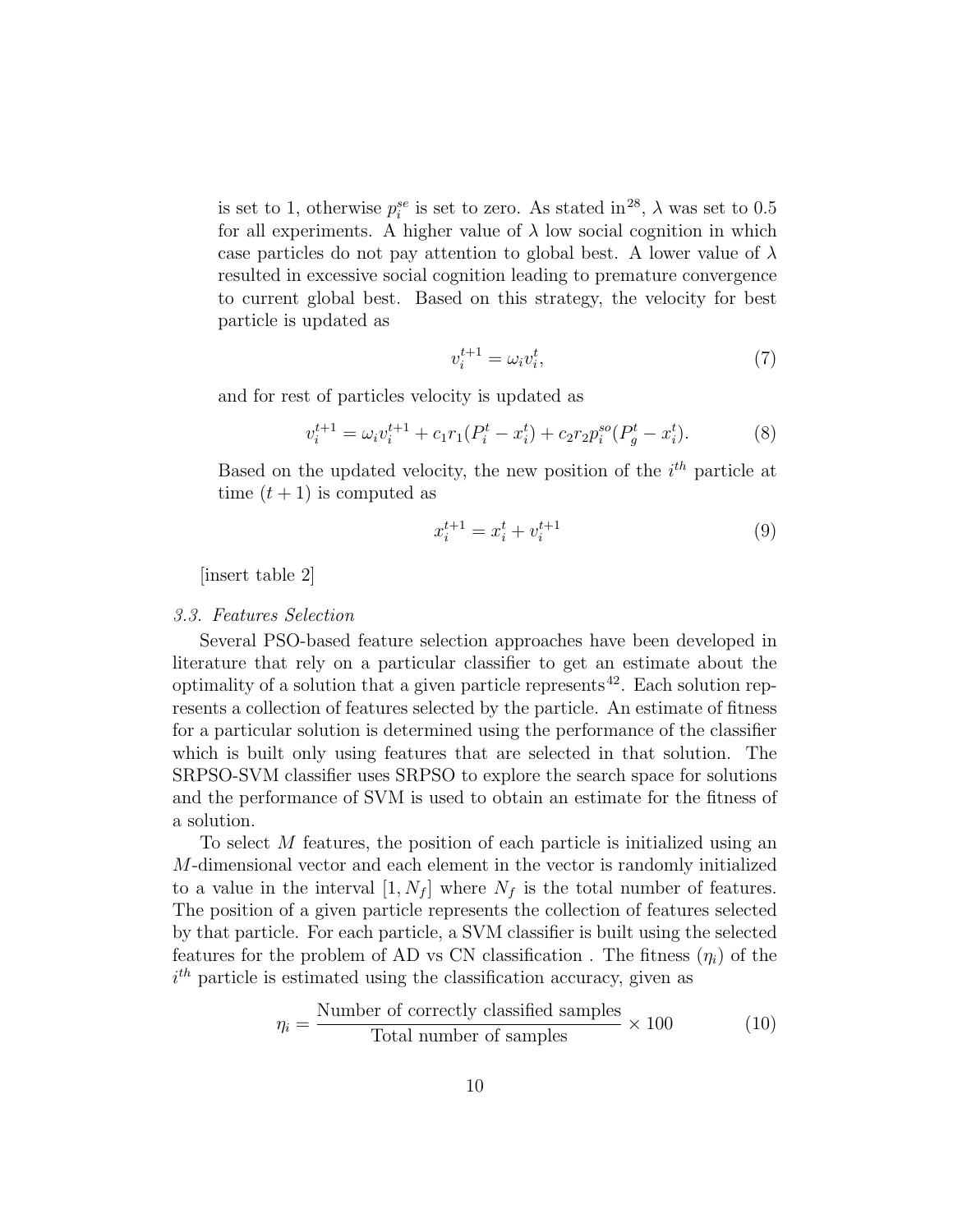Based on the estimate of fitness, the position of the particles are updated using the equation (9). It might be noted that the updated position of the particle may contain non-integer values. To map these non-integer values to a unique feature, these values were rounded to the nearest integer. This procedure was repeated for 1000 of iterations in SRPSO. Pseudocode for feature selection using SRPSO-SVM classifier is given in algorithm 1.

## Algorithm 1 Pseudocode for SRPSO-SVM classifier.

- 1: Input: Training and testing samples, class information.
- 2: Initialize SRPSO parameters, n-number of selected features.
- 3: Initiate M number of selected features.
- 4: Call SRPSO function for optimization.
- 5: for each iterations do
- 6: Evaluate fitness (SVM classification performance; equation (10)) for each particle.
- 7: Regulate inertia weight for each particle based on its fitness.
- 8: Update particle's best and global best.
- 9: end for

#### 4. Results and discussion

In this section, we present results of the four different studies that are used to evaluate the effectiveness of the approach presented here. An initial study is conducted to understand the usefulness of GM and WM features for AD vs. CN classification problem using SVM classifiers. In addition, this study also assesses the effectiveness of HV and clinical features for this classification problem. The clinical features consist of classwise scores of MMSE and CDR tests of each subject, which were normalized in the interval [0,1], prior to their use in classification. In the next study, the performance of the SVM classifier for AD vs CN problem using different combination of features was compared with the performance reported in recent works in literature. Subsequently, an evaluation of the SRPSO-SVM classifier for feature selection is done using volumetric features (GM and WM) subsets of various sizes. Thereafter, the features selected by the SRPSO-SVM classifier are mapped to specific brain areas from where they were extracted to identify areas that are important for better AD vs. CN classification.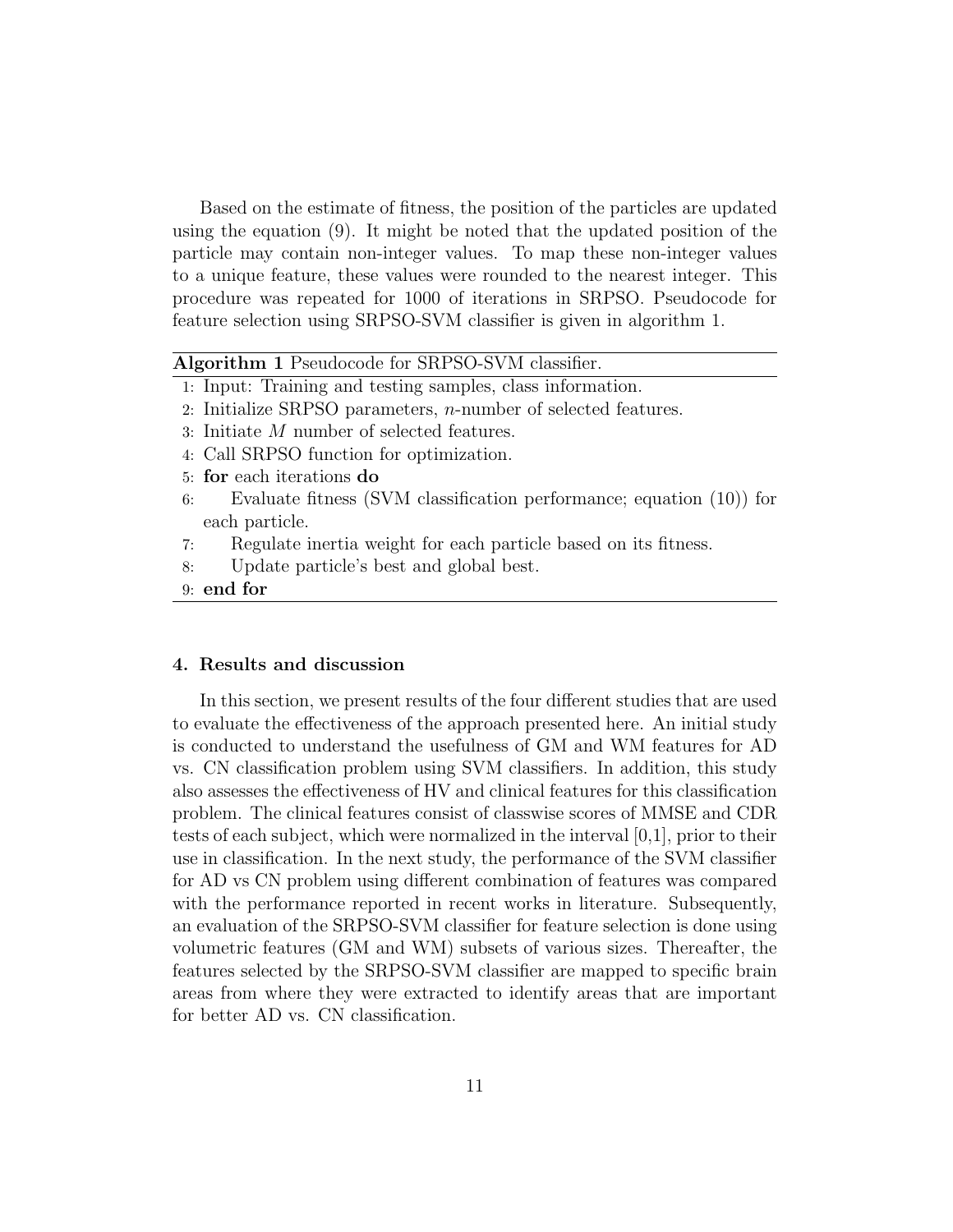All results reported in this section have been obtained using the training/testing splits mentioned in Table 1. Each sample was subjected to the pre-processing steps described in Section 2. After pre-processing, 8729 features were obtained from both GM and WM regions resulting in a total of 17458 features. It is known that WM and GM matter legions show different pattern of degradation<sup>43</sup>. To avoid issues arising because of these differences, features obtained from both GM and WM regions were normalized to the interval [0,1]. The performance evaluation was conducted using sensitivity, specificity, accuracy, precision and F1 score.

All the experiments described in this paper were conducted on a machine having an Intel core i5 processor with processing speed of 2.50 GHz CPU and 8 GB of RAM. The implementations for experiments were written using Python 3.7 and executed on a machine with Ubuntu v18.04

# 4.1. Performance Comparison using volumetric and clinical features

In this section, the performance of the SVM classifier for the AD vs CN problem was evaluated using ten different combinations of features extracted from the MRI data. These scenarios include performance evaluation using features extracted from GM regions, WM regions and a combination of GM and WM regions. The scenario that includes features obtained from both GM and WM regions will be concisely referred as (GM+WM). Other scenarios included consideration of clinical scores (MMSE and CDR) and HV in addition to the volumetric features.

The training/testing results of the classifier were obtained using the same splits in all the scenarios described above. Table 3 presents the classification accuracy, sensitivity, specificity, F1 Score, and precision. It can be observed from table 3 that the GM feature based classifier has an accuracy of 87.91% which is 6% more than the accuracy of the WM based classifier. The same pattern can also be observed based on the other metrics used for evaluation. This may be due to the higher discriminability exhibited by GM regions across AD and CN subjects<sup>44</sup>. In case of  $(GM+WM)$ -based classifiers, accuracy is 89.26% which is 2% more than the accuracy obtained using GM features alone. These results show that inclusion of WM features with GM features improves classification accuracy. When GM+WM features are combined with HV, accuracy further improves to 90.6%. This improvement in accuracy can be attributed to the fact that HV has been shown to differ significantly across AD and CN subjects<sup>3,6,7</sup>. Similarly, considering MMSE and CDR scores in addition to GM+WM features resulted in classification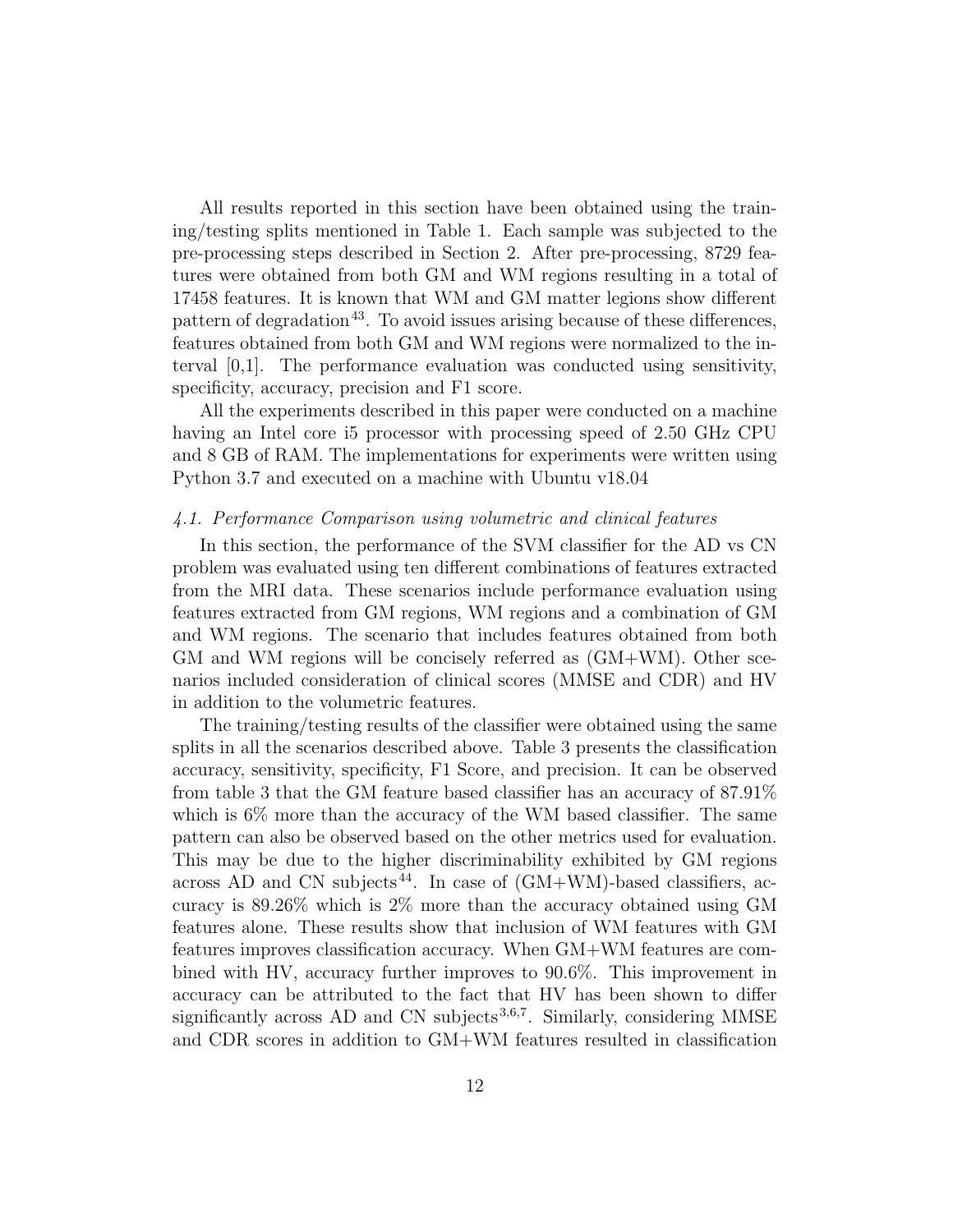accuracy of 91.27% (GM+WM+MMSE) and 93.28% (GM+WM+CDR), respectively. But, considering HV together with clinical scores and GM+WM features didn't result in further improvements in classification accuracy. The best classification accuracy of 94.63% was achieved by the classifier built using GM+WM features and both clinical scores.

[insert table 3]

#### 4.2. Performance Comparison with Recent Works

In this section, the performance of the SVM classifier built using various combinations of features is compared with the performance reported by other recent works in literature which include<sup>15</sup>,<sup>48</sup>,<sup>49</sup> and<sup>50</sup>. Cuingnet et. al.<sup>15</sup> is considered for performance comparison as it employs the same training and testing data sets as employed here for developing the SRPSO-SVM classifier. The performance results of other methods used for comparison have been reproduced from the corresponding publications. Table 4 presents the results of comparison. Note that all the other works used for comparison have only employed GM features for the purpose of classification.

It may be observed that the SVM classifier built in this work using GM features has a sensitivity of 78% which is 3% lower than that reported by Cuingnet et. al.<sup>15</sup>. This can be attributed to the differences in the versions of softwares used in pre-processing, resampling and masking. However, the sensitivity of the SVM classifier improved when other features are included in the analysis. Classifiers based on GM+WM, GM+WM+VoI and  $GM+WM+clinical$  features resulted in sensitivities that are 4\%, 7\% and 10\% better than the performance reported by Cuingnet et. al. respectively.

In terms of classification accuracy, the performance of GM+WM features based classifier was similar to the performance reported by Sun et. al. <sup>49</sup> but it was 9% and 8% higher in comparison to results reported by Hu et. al.<sup>48</sup> and Zeng et. al.<sup>50</sup>. When VoI and clinical features were also included in the analysis, the classifier performed 1% and 5% better than the performance reported by Sun et. al.. Similar improvements can also be observed when the sensitivity and specificity of the classifier built using GM+WM, GM+WM+VoI and GM+WM+clinical features is compared to the performance reported in other methods considered here for comparison. These results clearly show that GM+WM features based classifiers result in similar or better performance than the other methods used for comparison. Further, inclusion of VoI and clinical features for building classifiers results in performance that is better than the performance reported by other methods used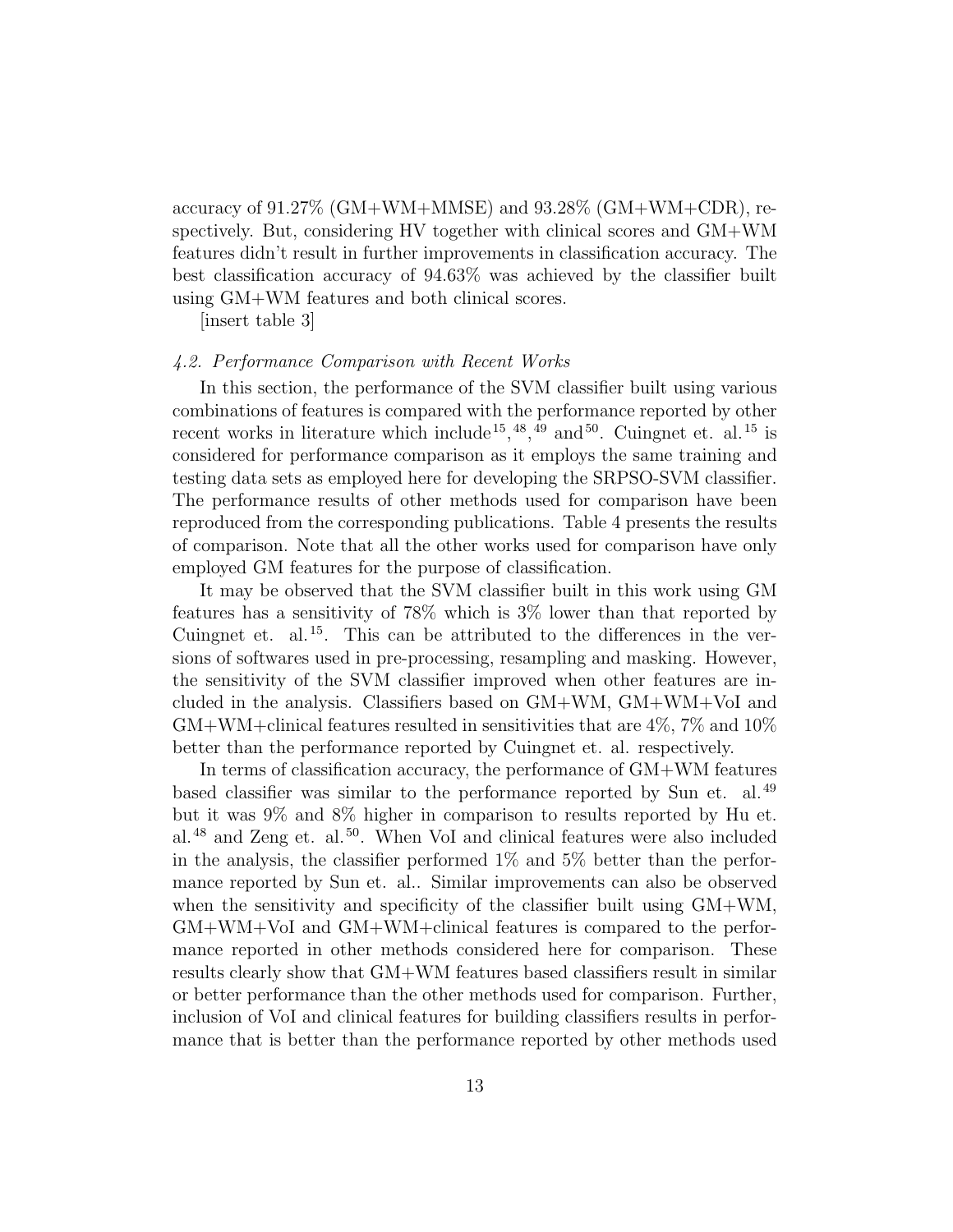for comparison.

[insert table 4]

# 4.3. Feature Selection Using SRPSO-SVM Classifier

In this section, the SRPSO-SVM classifier was used to select 10, 20, 30, 40 and 50 features in two different settings, namely feature selection using  $GM$  and  $(GM+WM)$  regions. The effectiveness of the selected features was evaluated based on the performance of the SVM classifiers trained only using the selected features. The training/testing splits were same as those employed in the previous section and classification accuracy (equation (10)) was used for performance evaluation.

Table 5 provides the classification accuracy of the SRPSO-SVM classifier for different number of selected features. It can be clearly seen that the training accuracy of both GM and (GM+WM) based classifiers increases systematically with an increase in the number of selected features. Further, the training accuracy for both classifier types approaches 100% using 50 features alone. Testing accuracy also increases in both cases with an increase in the number of selected features. However, the performance of (GM+WM) classifiers increased more rapidly in comparison to GM classifiers due to presence of comparatively larger number of significant features. This clearly shows that features extracted from WM regions are useful for building classifiers with better performance.

It was also observed that, in all cases, (GM+WM) based classifiers performed better than GM based classifiers in terms of classification accuracy on testing samples. This can be clearly observed from figure 2 which shows a plot of classification performance versus number of selected features for both settings. Further, (GM+WM) based classifier using 50 features performed better than the (GM+WM) classifiers using all features. This may be attributed to the removal of less discriminative features in the feature selection process which helps in improving the performance of SVM classifiers.

[insert table 5]

[insert figure 2]

# 4.4. Mapping Selected Features to Brain Regions

Features selected by the SRPSO-SVM classifier in the previous section were used to identify the specific voxels from where these features were extracted during pre-processing. By mapping the identified voxels back to the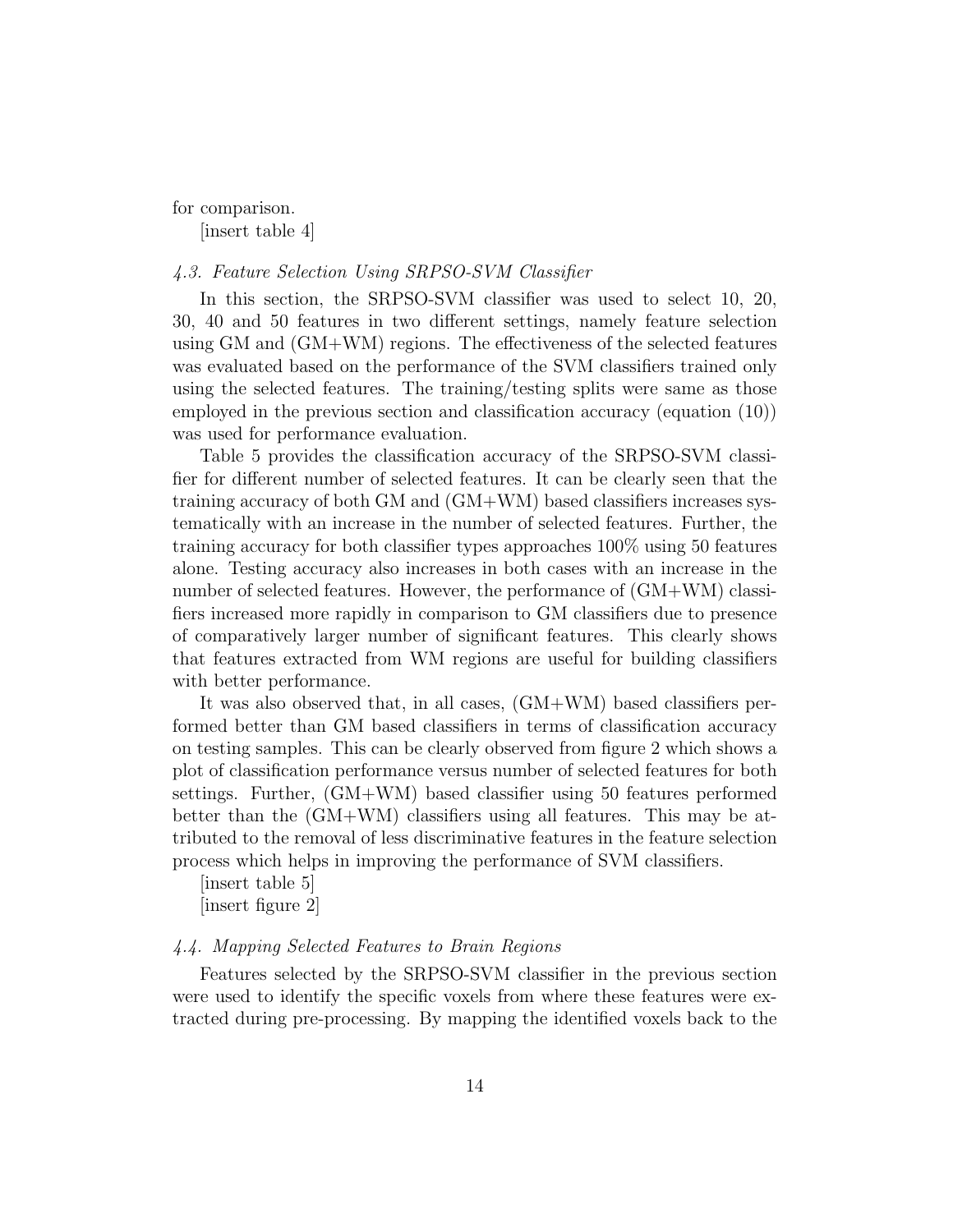brain areas, it was possible to identify the areas which exhibited discriminative volumetric changes across AD subjects and CN individuals. For this purpose, the identified voxels were mapped to a brain atlas using Automated Anatomical Labelling (AAL). Figure 3 shows a plot of mapping the voxels extracted from subset of 10 selected features to the corresponding brain areas in a glass brain. Similarly, all voxels from the subset of 20,30,40 and 50 selected voxels were extracted and mapped to the AAL template. This amounted to total 150 voxels mapped to the template from all selected subsets. The histogramof these selected voxels around brain regions is shown in figure 4. This resulted in identification of brain areas already reported in literature<sup>26,29,35–38,45</sup> which includes areas like cerebellum<sup>47</sup>, temporal lobe<sup>46</sup>, cingulate coretx<sup>32</sup>. In addition, our model identified some brain areas whose involvement in AD is yet to be confirmed clinically, like parietal lobe<sup>26</sup>. The features selected by SRPSO-SVM indicate that parietal lobe and some specific sub-regions within it like precuneus exhibit degeneration of brain tissue in AD subjects. A future direction of clinical research could be validating the extent of involvement of these brain regions in AD.

[insert figure 3] [insert figure 4]

#### 5. Conclusion

In this paper, a new approach has been developed for finding brain regions which might contribute towards AD. This method utilizes SVM for the problem of AD vs CN classification and the recently proposed SRPSO. SRPSO was originally developed for continuous optimization problems and here we extend it to the discrete problem of feature selection. The classifiers used in this method employ Gray and White matter features extracted from structural MRI images of AD subjects and CN individuals. Based on the performance evaluation, it is shown that classifiers built using both GM and WM features perform better than classifiers built using GM features alone. On the basis of these results, we used SRPSO to select GM and WM features that are important for the problem of AD vs CN classification. The performance of classifiers built using 50 features selected by SRPSO was similar to the performance of classifiers built using all GM and WM features. Mapping the features selected by SRPSO to specific brain regions using AAL allowed us to identify prospective brain areas that show degeneration in AD subjects. In addition to brain areas that are known to be involved in AD (like cere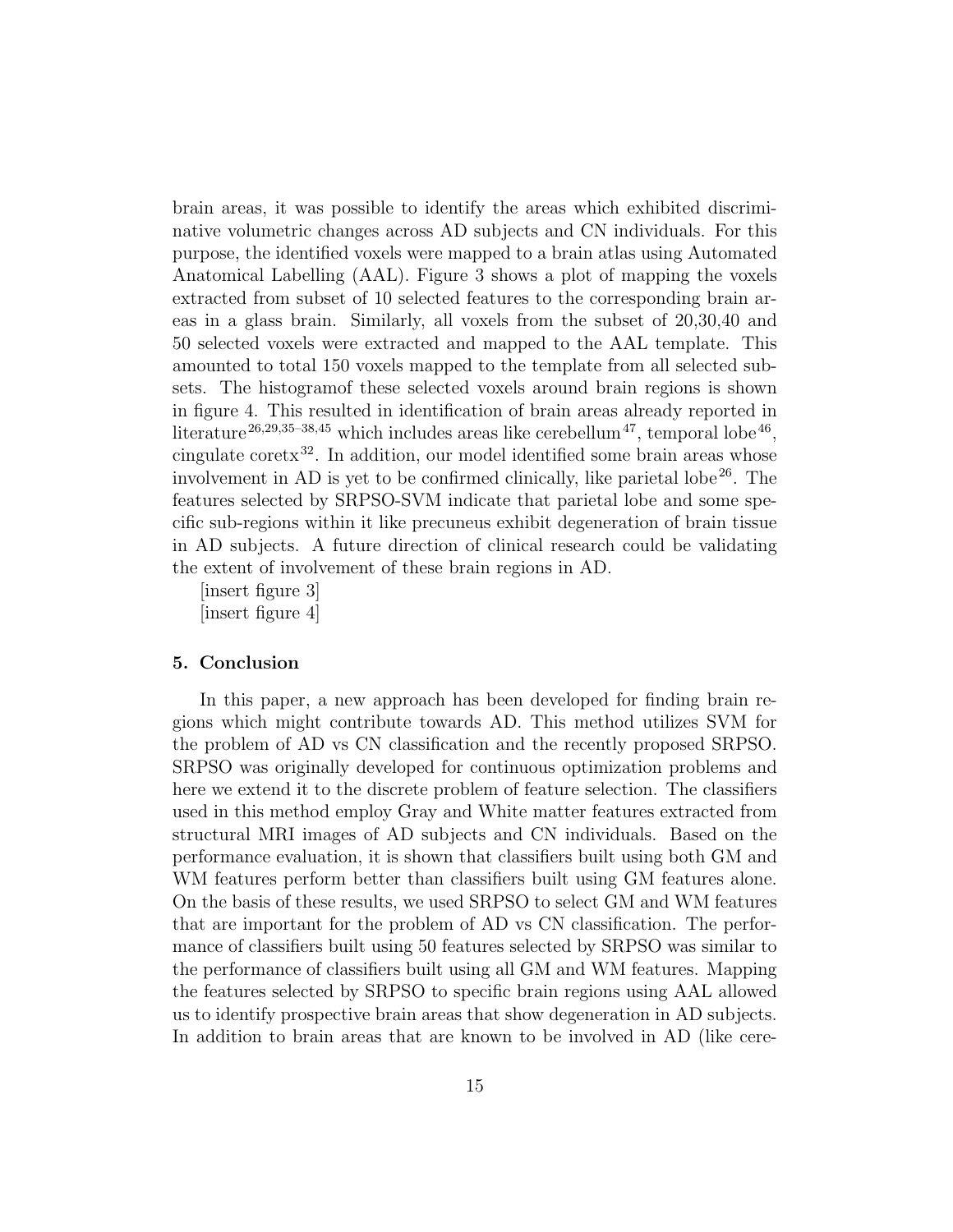bellum), this analysis also identified brain areas whose involvement in AD is still debatable (like parietal lobe).

# References

- [1] Barnes, D., Yaffe, K., 2011. The Projected impact of risk factor reduction on Alzheimer's disease prevalence. Alzheimers Dement. 7, S511. https://doi.org/10.1016/j.jalz.2011.05.1429
- [2] Davatzikos, C., Fan, Y., Wu, X., Shen, D., Resnick, S.M., 2008. Detection of prodromal Alzheimer's disease via pattern classification of magnetic resonance imaging. Neurobiol. Aging 29, 514–523. https://doi.org/10.1016/j.neurobiolaging.2006.11.010
- [3] Coupé, P., Eskildsen, S.F., Manjón, J.V., Fonov, V.S., Pruessner, J.C., Allard, M., Collins, D.L., 2012. Scoring by nonlocal image patch estimator for early detection of Alzheimer's disease. NeuroImage Clin. 1, 141–152. https://doi.org/10.1016/j.nicl.2012.10.002
- [4] Long, X., Chen, L., Jiang, C., Zhang, L., Alzheimer's Disease Neuroimaging Initiative, 2017. Prediction and classification of Alzheimer disease based on quantification of MRI deformation. PLOS ONE 12, e0173372. https://doi.org/10.1371/journal.pone.0173372
- [5] Ben Ahmed, O., Benois-Pineau, J., Allard, M., Ben Amar, C., Catheline, G., 2015a. Classification of Alzheimer's disease subjects from MRI using hippocampal visual features. Multimed. Tools Appl. 74, 1249–1266. https://doi.org/10.1007/s11042-014-2123-y
- [6] Belathur Suresh, M., Fischl, B., Salat, D.H., for the Alzheimer's Disease Neuroimaging Initiative (ADNI), 2018. Factors influencing accuracy of cortical thickness in the diagnosis of Alzheimer's disease. Hum. Brain Mapp. 39, 1500–1515. https://doi.org/10.1002/hbm.23922
- [7] Ben Ahmed, O., Mizotin, M., Benois-Pineau, J., Allard, M., Catheline, G., Ben Amar, C., 2015b. Alzheimer's disease diagnosis on structural MR images using circular harmonic functions descriptors on hippocampus and posterior cingulate cortex. Comput. Med. Imaging Graph. 44, 13–25. https://doi.org/10.1016/j.compmedimag.2015.04.007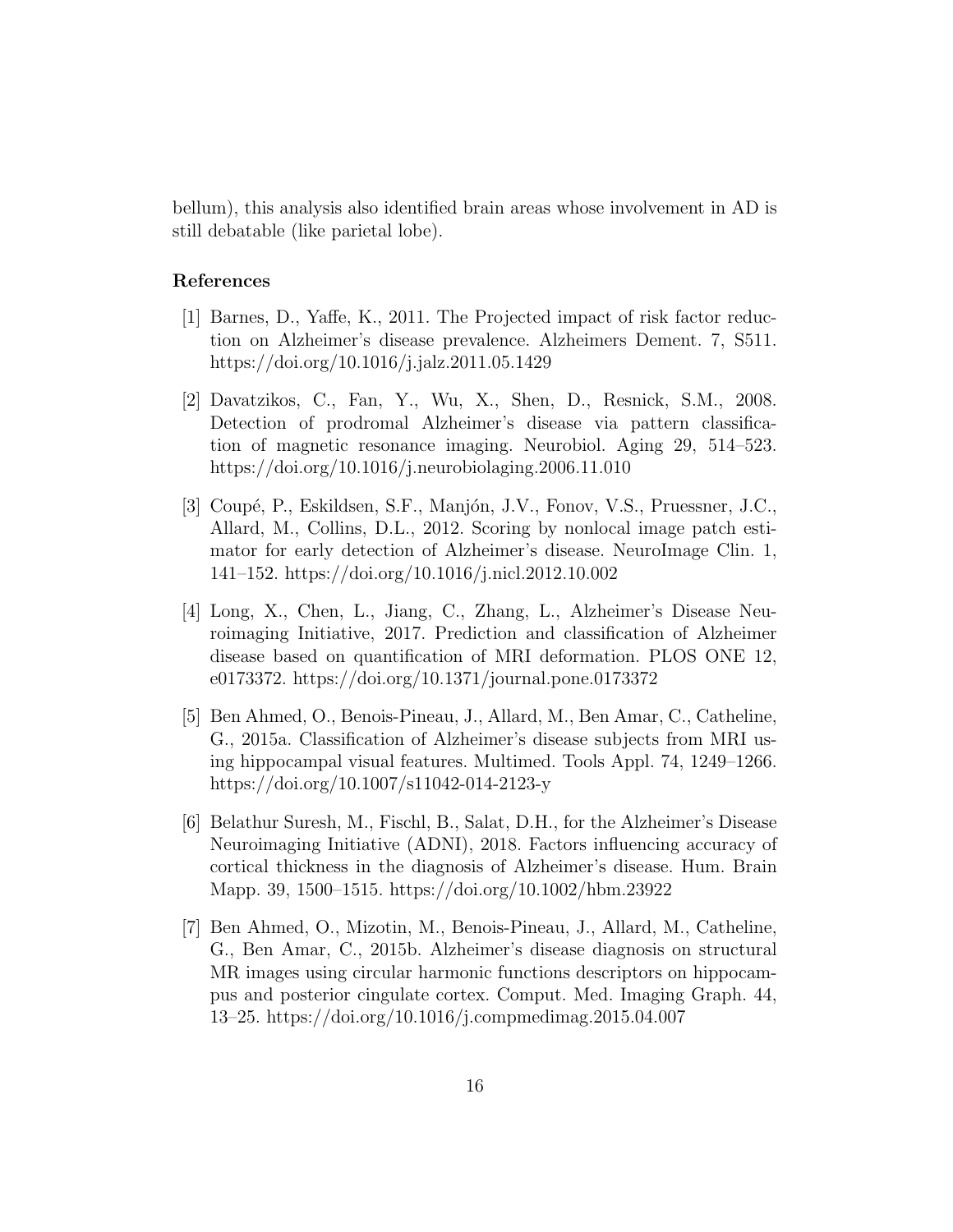- [8] Tang, X., Qin, Y., Wu, J., Zhang, M., Zhu, W., Miller, M.I., 2016. Shape and diffusion tensor imaging based integrative analysis of the hippocampus and the amygdala in Alzheimer's disease. Magn. Reson. Imaging 34, 1087–1099. https://doi.org/10.1016/j.mri.2016.05.001
- [9] Thomann, P.A., Schl¨afer, C., Seidl, U., Santos, V.D., Essig, M., Schröder, J., 2008. The cerebellum in mild cognitive impairment and Alzheimer's disease – A structural MRI study. J. Psychiatr. Res. 42, 1198–1202. https://doi.org/10.1016/j.jpsychires.2007.12.002
- [10] Frisoni, G.B., 2002. Detection of grey matter loss in mild Alzheimer's disease with voxel based morphometry. J. Neurol. Neurosurg. Psychiatry 73, 657–664. https://doi.org/10.1136/jnnp.73.6.657
- [11] Busatto, G.F., Garrido, G.E.J., Almeida, O.P., Castro, C.C., Camargo, C.H.P., Cid, C.G., Buchpiguel, C.A., Furuie, S., Bottino, C.M., 2003. A voxel-based morphometry study of temporal lobe gray matter reductions in Alzheimer's disease. Neurobiol. Aging 24, 221–231. https://doi.org/10.1016/S0197-4580(02)00084-2
- [12] Casanova, R., Whitlow, C.T., Wagner, B., Williamson, J., Shumaker, S.A., Maldjian, J.A., Espeland, M.A., 2011. High Dimensional Classification of Structural MRI Alzheimer?s Disease Data Based on Large Scale Regularization. Front. Neuroinformatics 5. https://doi.org/10.3389/fninf.2011.00022
- [13] Salvatore, C., Cerasa, A., Battista, P., Gilardi, M.C., Quattrone, A., Castiglioni, I., 2015. Magnetic resonance imaging biomarkers for the early diagnosis of Alzheimer's disease: a machine learning approach. Front. Neurosci. 9. https://doi.org/10.3389/fnins.2015.00307
- [14] Mishra, S., Beheshti, I., Khanna, P. and Alzheimer's Disease Neuroimaging Initiative, 2018. A statistical region selection and randomized volumetric features selection framework for early detection of Alzheimer's disease. International Journal of Imaging Systems and Technology, 28(4),302-314. https://doi.org/10.1002/ima.22290
- [15] Cuingnet, R., Gerardin, E., Tessieras, J., Auzias, G., Lehéricy, S., Habert, M.-O., Chupin, M., Benali, H., Colliot, O., 2011. Automatic classification of patients with Alzheimer's disease from structural MRI: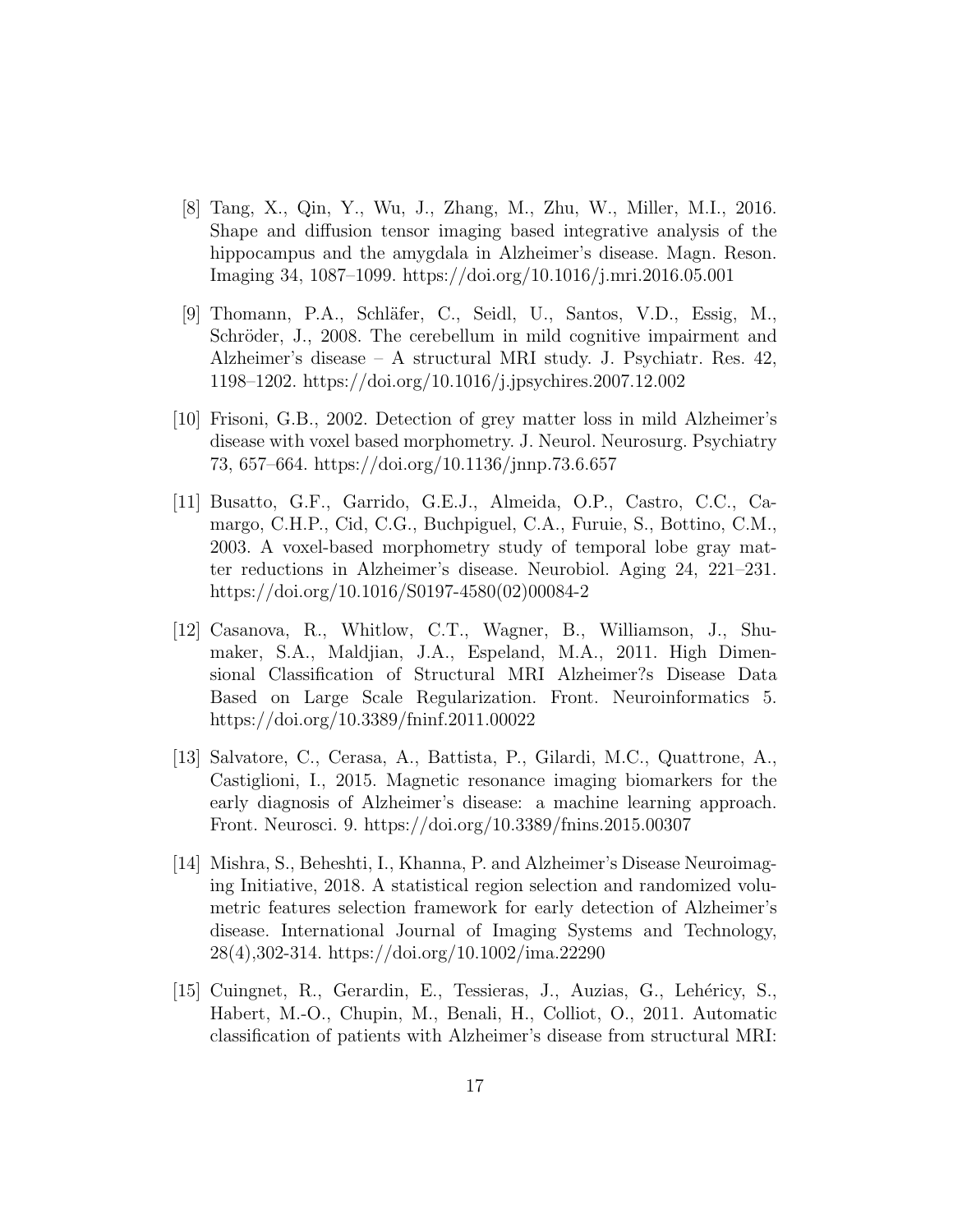A comparison of ten methods using the ADNI database. NeuroImage 56, 766–781. https://doi.org/10.1016/j.neuroimage.2010.06.013

- [16] Kloppel, S., Stonnington, C.M., Chu, C., Draganski, B., Scahill, R.I., Rohrer, J.D., Fox, N.C., Jack, C.R., Ashburner, J., Frackowiak, R.S.J., 2008. Automatic classification of MR scans in Alzheimer's disease. Brain 131, 681–689. https://doi.org/10.1093/brain/awm319
- [17] Xie, S., Xiao, J.X., Gong, G.L., Zang, Y.F., Wang, Y.H., Wu, H.K., Jiang, X.X., 2006. Voxel-based detection of white matter abnormalities in mild Alzheimer disease. Neurology 66, 1845–1849. https://doi.org/10.1212/01.wnl.0000219625.77625.aa
- [18] Rose, S.E., Janke PhD, A.L., Chalk, J.B., 2008. Gray and white matter changes in Alzheimer's disease: A diffusion tensor imaging study. J. Magn. Reson. Imaging 27, 20–26. https://doi.org/10.1002/jmri.21231
- [19] Villain, N., Desgranges, B., Viader, F., de la Sayette, V., Mezenge, F., Landeau, B., Baron, J.-C., Eustache, F., Chetelat, G., 2008. Relationships between Hippocampal Atrophy, White Matter Disruption, and Gray Matter Hypometabolism in Alzheimer's Disease. J. Neurosci. 28, 6174–6181. https://doi.org/10.1523/JNEUROSCI.1392-08.2008
- [20] Villain, N., Fouquet, M., Baron, J.-C., Mezenge, F., Landeau, B., de La Sayette, V., Viader, F., Eustache, F., Desgranges, B., Chetelat, G., 2010. Sequential relationships between grey matter and white matter atrophy and brain metabolic abnormalities in early Alzheimer's disease. Brain 133, 3301–3314. https://doi.org/10.1093/brain/awq203
- [21] Agosta, F., Pievani, M., Sala, S., Geroldi, C., Galluzzi, S., Frisoni, G.B., Filippi, M., 2011. White Matter Damage in Alzheimer Disease and Its Relationship to Gray Matter Atrophy. Radiology 258, 853–863. https://doi.org/10.1148/radiol.10101284
- [22] Jang, H., Kwon, H., Yang, J.-J., Hong, J., Kim, Y., Kim, K.W., Lee, J.S., Jang, Y.K., Kim, S.T., Lee, K.H., Lee, J.H., Na, D.L., Seo, S.W., Kim, H.J., Lee, J.-M., 2017. Correlations between Gray Matter and White Matter Degeneration in Pure Alzheimer's Disease, Pure Subcortical Vascular Dementia, and Mixed Dementia. Sci. Rep. 7, 9541. https://doi.org/10.1038/s41598-017-10074-x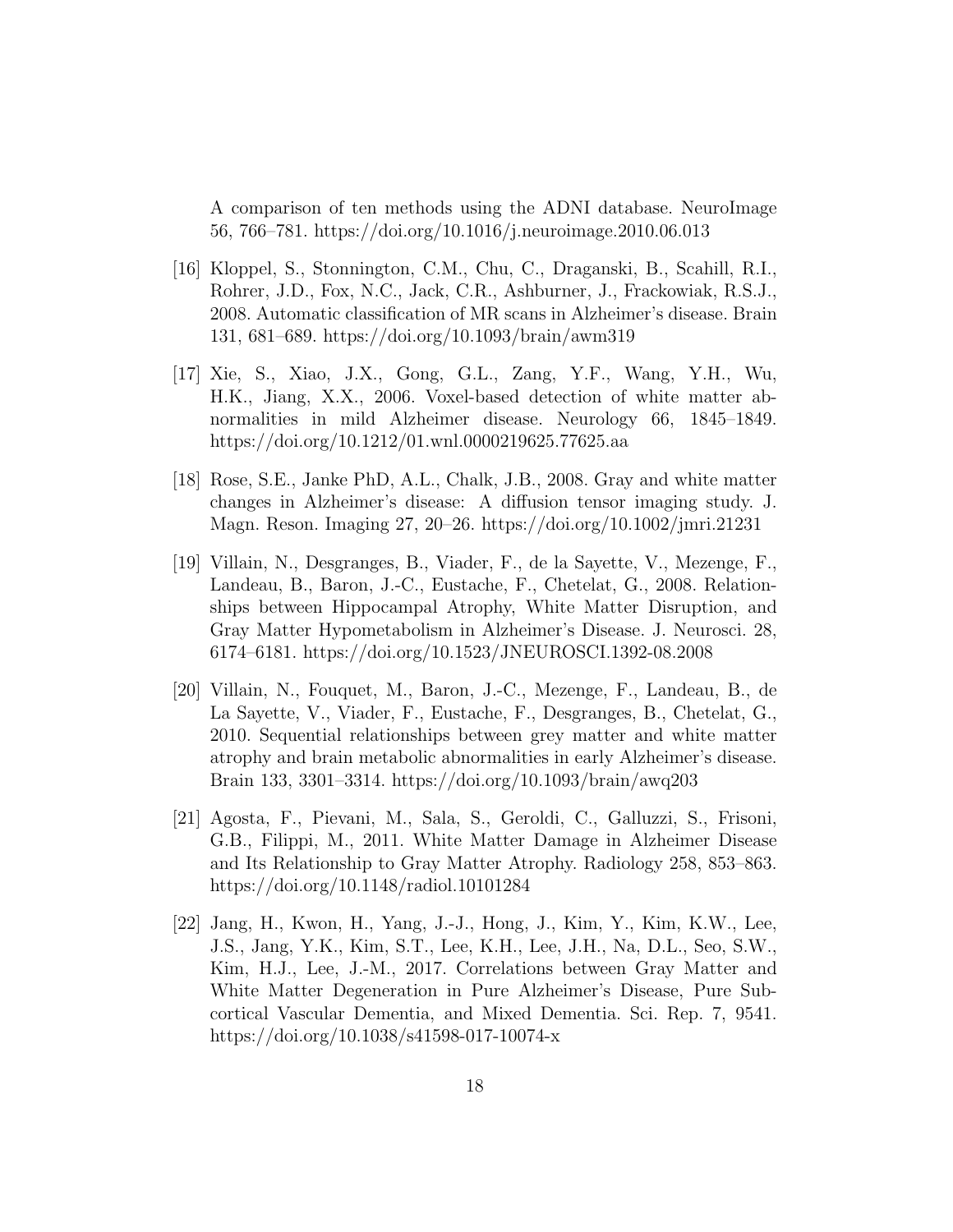- [23] Dyrba, M., Ewers, M., Wegrzyn, M., Kilimann, I., Plant, C., Oswald, A., Meindl, T., Pievani, M., Bokde, A.L.W., Fellgiebel, A., Filippi, M., Hampel, H., Klöppel, S., Hauenstein, K., Kirste, T., Teipel, S.J., the EDSD study group, 2013. Robust Automated Detection of Microstructural White Matter Degeneration in Alzheimer's Disease Using Machine Learning Classification of Multicenter DTI Data. PLoS ONE 8, e64925. https://doi.org/10.1371/journal.pone.0064925
- [24] Haller, S., Missonnier, P., Herrmann, F.R., Rodriguez, C., Deiber, M.-P., Nguyen, D., Gold, G., Lovblad, K.-O., Giannakopoulos, P., 2013. Individual Classification of Mild Cognitive Impairment Subtypes by Support Vector Machine Analysis of White Matter DTI. Am. J. Neuroradiol. 34, 283–291. https://doi.org/10.3174/ajnr.A3223
- [25] Salat, D., Greve, D., Pacheco, J., Quinn, B., Helmer, K., Buckner, R., Fischl, B., 2009. Regional white matter volume differences in nondemented aging and Alzheimer's disease. NeuroImage 44, 1247–1258. https://doi.org/10.1016/j.neuroimage.2008.10.030
- [26] Mahanand, B.S., Suresh, S., Sundararajan, N., Aswatha Kumar, M., 2012. Identification of brain regions responsible for Alzheimer's disease using a Self-adaptive Resource Allocation Network. Neural Netw. 32, 313–322. https://doi.org/10.1016/j.neunet.2012.02.035
- [27] Chyzhyk, D., Savio, A., Graña, M., 2014. Evolutionary ELM wrapper feature selection for Alzheimer's disease CAD on anatomical brain MRI. Neurocomputing 128, 73–80. https://doi.org/10.1016/j.neucom.2013.01.065
- [28] Tanweer, M.R., Suresh, S., Sundararajan, N., 2015. Self regulating particle swarm optimization algorithm. Inf. Sci. 294, 182–202. https://doi.org/10.1016/j.ins.2014.09.053
- [29] Li, S., Shi, F., Pu, F., Li, X., Jiang, T., Xie, S., Wang, Y., 2007. Hippocampal Shape Analysis of Alzheimer Disease Based on Machine Learning Methods. Am. J. Neuroradiol. 28, 1339–1345. https://doi.org/10.3174/ajnr.A0620
- [30] Laakso, M.P., Soininen, H., Partanen, K., Helkala, E.-L., Hartikainen, P., Vainio, P., Hallikainen, M., Hänninen, T., Riekkinen Sr, P.J., 1995.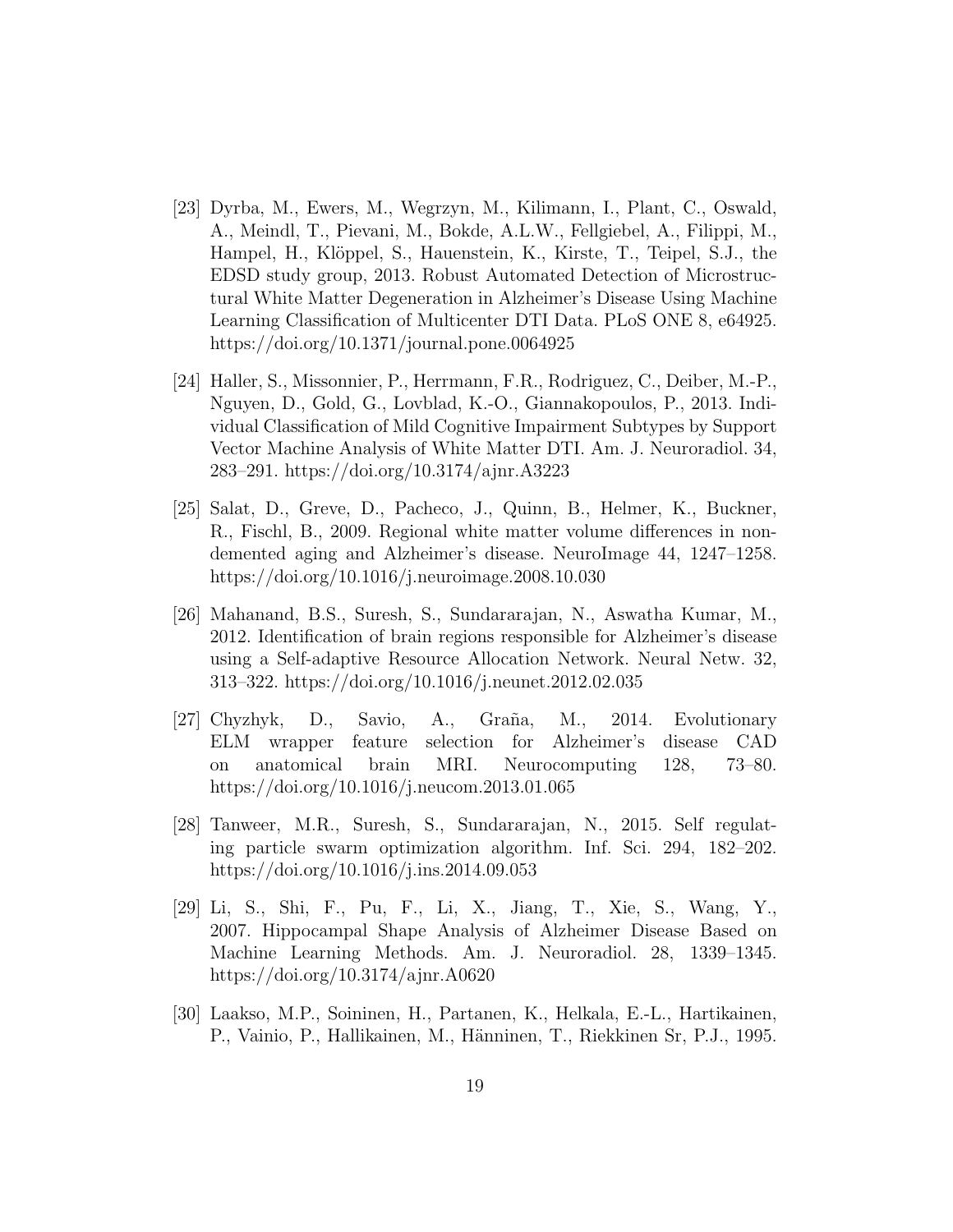Volumes of hippocampus, amygdala and frontal lobes in the MRIbased diagnosis of early Alzheimer's disease: Correlation with memory functions. J. Neural Transm. - Park. Dis. Dement. Sect. 9, 73–86. https://doi.org/10.1007/BF02252964

- [31] Duara, R., Loewenstein, D.A., Potter, E., Appel, J., Greig, M.T., Urs, R., Shen, Q., Raj, A., Small, B., Barker, W., Schofield, E., Wu, Y., Potter, H., 2008. Medial temporal lobe atrophy on MRI scans and the diagnosis of Alzheimer disease. Neurology 71, 1986–1992. https://doi.org/10.1212/01.wnl.0000336925.79704.9f
- [32] Holroyd, S., Shepherd, M.L., Downs, J.H., 2000. Occipital Atrophy Is Associated With Visual Hallucinations in Alzheimer's Disease. J. Neuropsychiatry Clin. Neurosci. 12, 25–28. https://doi.org/10.1176/jnp.12.1.25
- [33] Choo, I.H., Lee, D.Y., Oh, J.S., Lee, J.S., Lee, D.S., Song, I.C., Youn, J.C., Kim, S.G., Kim, K.W., Jhoo, J.H., Woo, J.I., 2010. Posterior cingulate cortex atrophy and regional cingulum disruption in mild cognitive impairment and Alzheimer's disease. Neurobiol. Aging 31, 772–779. https://doi.org/10.1016/j.neurobiolaging.2008.06.015
- [34] Barnes, J., Whitwell, J.L., Frost, C., Josephs, K.A., Rossor, M., Fox, N.C., 2006. Measurements of the Amygdala and Hippocampus in Pathologically Confirmed Alzheimer Disease and Frontotemporal Lobar Degeneration. Arch. Neurol. 63, 1434. https://doi.org/10.1001/archneur.63.10.1434
- [35] Zhang, Y., Dong, Z., Phillips, P., Wang, S., Ji, G., Yang, J., Yuan, T.- F., 2015. Detection of subjects and brain regions related to Alzheimer's disease using 3D MRI scans based on eigenbrain and machine learning. Front. Comput. Neurosci. 9. https://doi.org/10.3389/fncom.2015.00066
- [36] Jacobs, H.I.L., Van Boxtel, M.P.J., Jolles, J., Verhey, F.R.J., Uylings, H.B.M., 2012. Parietal cortex matters in Alzheimer's disease: An overview of structural, functional and metabolic findings. Neurosci. Biobehav. Rev. 36, 297–309. https://doi.org/10.1016/j.neubiorev.2011.06.009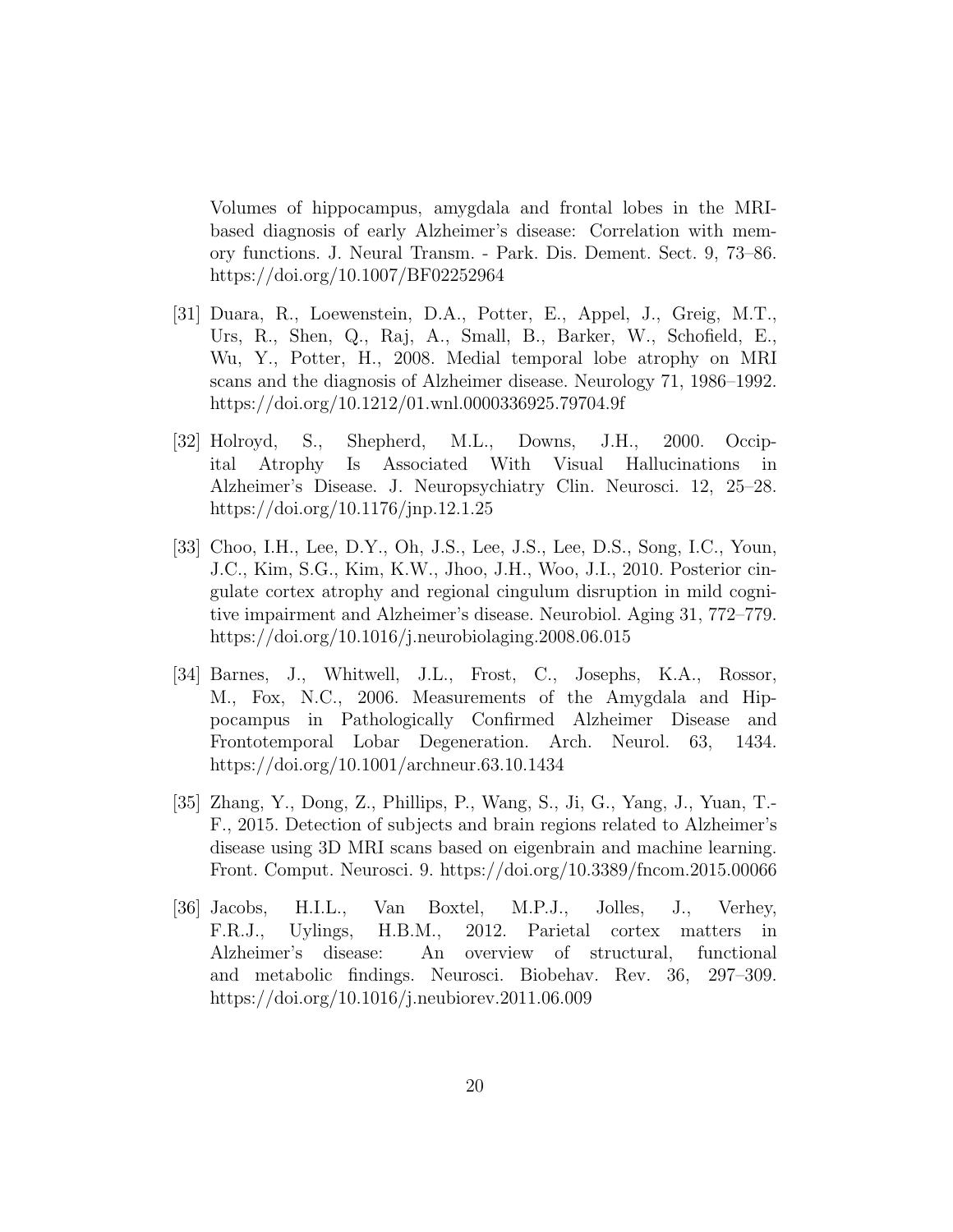- [37] Cañas, A., Juncadella, M., Lau, R., Gabarrós, A., Hernández, M., 2018. Working Memory Deficits After Lesions Involving the Supplementary Motor Area. Front. Psychol. 9, 765. https://doi.org/10.3389/fpsyg.2018.00765
- [38] Cai, S., Chong, T., Zhang, Y., Li, J., von Deneen, K.M., Ren, J., Dong, M., Huang, L., 2015. Altered Functional Connectivity of Fusiform Gyrus in Subjects with Amnestic Mild Cognitive Impairment: A Resting-State fMRI Study. Front. Hum. Neurosci. 9. https://doi.org/10.3389/fnhum.2015.00471
- [39] Ashburner, J., Friston, K.J., 2005. Unified segmentation. NeuroImage 26, 839–851. https://doi.org/10.1016/j.neuroimage.2005.02.018
- [40] Ashburner, J., 2007. A fast diffeomorphic image registration algorithm. NeuroImage 38, 95–113. https://doi.org/10.1016/j.neuroimage.2007.07.007
- [41] Kennedy', J., Eberhart, R., n.d. Particle Swarm Optimization 7.
- [42] Xue, B., Zhang, M., Browne, W.N., 2012. Multi-objective particle swarm optimisation (PSO) for feature selection, in: Proceedings of the Fourteenth International Conference on Genetic and Evolutionary Computation Conference - GECCO '12. Presented at the the fourteenth international conference, ACM Press, Philadelphia, Pennsylvania, USA, p. 81. https://doi.org/10.1145/2330163.2330175
- [43] Andreotti, J., Dierks, T., Wahlund, L.-O., Grieder, M., 2016. Diverging Progression of Network Disruption and Atrophy in Alzheimer's Disease and Semantic Dementia. J. Alzheimers Dis. 55, 981–993. https://doi.org/10.3233/JAD-160571
- [44] Yang, D.W., Hong, Y.J., Cho, A.-H., Yoon, B., Shim, Y.S., Cho, J.H., Kim, J.-Y., Kim, B.S., 2010. Differences of gray matter and white matter volume in Alzheimer's disease and subcortical ischemic vascular dementia. Alzheimers Dement. 6, S10–S11. https://doi.org/10.1016/j.jalz.2010.05.029
- [45] Convit, A., de Leon, M.J., Golomb, J., George, A.E., Tarshish, C.Y., Bobinski, M., Tsui, W., De Santi, S., Wegiel, J., Wis-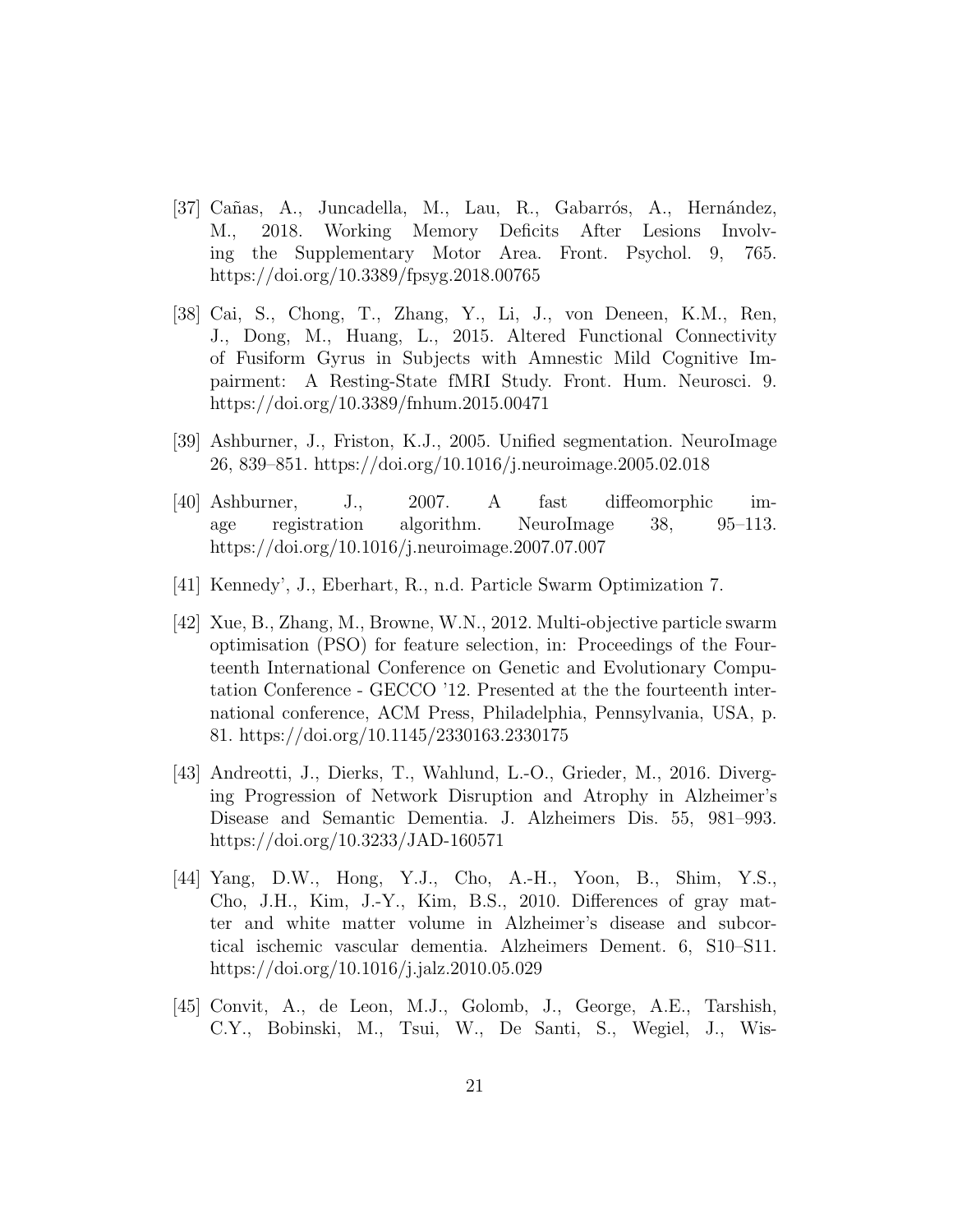niewski, H., 1993. Hippocampal atrophy in early Alzheimer's Disease: Anatomic specificity and validation. Psychiatr. Q. 64, 371–387. https://doi.org/10.1007/BF01064929

- [46] Farrow, T.F.D., Thiyagesh, S.N., Wilkinson, I.D., Parks, R.W., Ingram, L., Woodruff, P.W.R., 2007. Fronto-temporal-lobe atrophy in early-stage Alzheimer's disease identified using an improved detection methodology. Psychiatry Res. Neuroimaging 155, 11–19. https://doi.org/10.1016/j.pscychresns.2006.12.013
- [47] Solé-Padullés, C., Bartrés-Faz, D., Junqué, C., Vendrell, P., Rami, L., Clemente, I.C., Bosch, B., Villar, A., Bargalló, N., Jurado, M.A., Barrios, M., Molinuevo, J.L., 2009. Brain structure and function related to cognitive reserve variables in normal aging, mild cognitive impairment and Alzheimer's disease. Neurobiol. Aging 30, 1114–1124. https://doi.org/10.1016/j.neurobiolaging.2007.10.008
- [48] Hu, K., Wang, Y., Chen, K., Hou, L., Zhang, X., 2016. Multiscale features extraction from baseline structure MRI for MCI patient classification and AD early diagnosis. Neurocomputing, 175, 132-145. http://dx.doi.org/10.1016/j.neucom.2015.10.043
- [49] Sun, Z., Qiao, Y., Lelieveldt, B.P., Staring, M. and Alzheimer's Disease NeuroImaging Initiative, 2018. Integrating spatial-anatomical regularization and structure sparsity into SVM: Improving interpretation of Alzheimer's disease classification. NeuroImage, 178,445- 460.https://doi.org/10.1016/j.neuroimage.2018.05.051
- [50] Zeng, N., Qiu, H., Wang, Z., Liu, W., Zhang, H. and Li, Y., 2018. A new switching-delayed-PSO-based optimized SVM algorithm for diagnosis of Alzheimer's disease. Neurocomputing, 320,195-202. https://doi.org/10.1016/j.neucom.2018.09.001
- [51] Suppa, P., Hampel, H., Spies, L., Fiebach, J. B., Dubois, B., Buchert, R., 2015. Fully automated atlas-based hippocampus volumetry for clinical routine: Validation in subjects with mild cognitive impairment from the ADNI cohort. Journal of Alzheimer's Disease, 46(1), 199- 209.https://doi.org/10.3233/JAD-142280.
- [52] Lancaster, J. L. S. J. 1997. The Talairach Daemon, a database server for Talairach atlas labels. Neuroimage, 5(4), 238-242.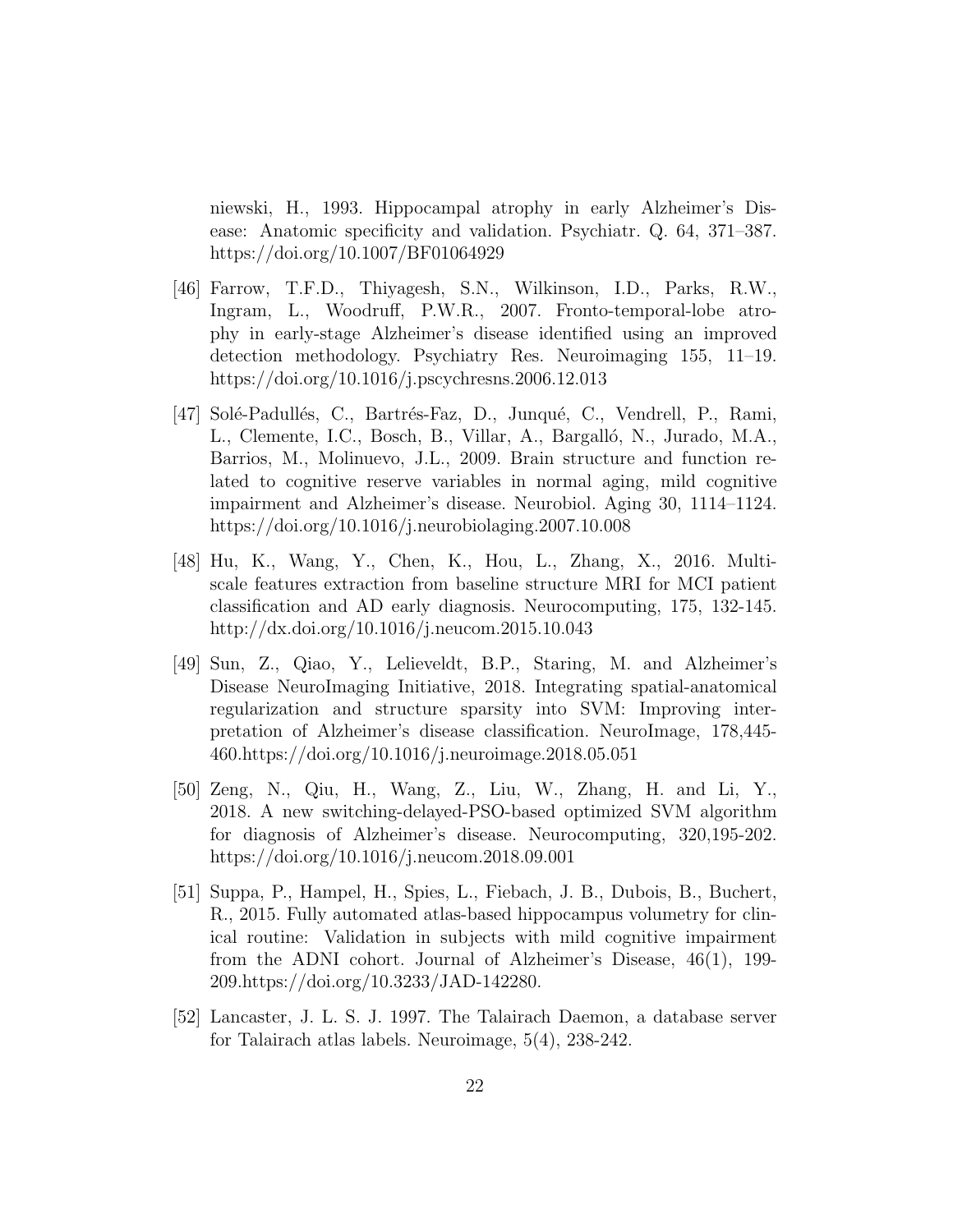- [53] Lancaster, J.L., Woldorff, M.G., Parsons, L.M., Liotti, M., Freitas, C.S., Rainey, L., Kochunov, P.V., Nickerson, D., Mikiten, S.A. and Fox, P.T., 2000. Automated Talairach atlas labels for functional brain mapping. Human brain mapping, 10(3), pp.120-131.
- [54] Maldjian, J.A., Laurienti, P.J., Kraft, R.A. and Burdette, J.H., 2003. An automated method for neuroanatomic and cytoarchitectonic atlas-based interrogation of fMRI data sets. Neuroimage, 19(3), pp.1233-1239.
- [55] Grassi, M., Perna, G., Caldirola, D., Schruers, K., Duara, R. and Loewenstein, D.A., 2018. A clinically-translatable machine learning algorithm for the prediction of Alzheimer's disease conversion in individuals with mild and premild cognitive impairment. Journal of Alzheimer's Disease, 61(4), pp.1555-1573.
- [56] Beheshti, I., Demirel, H., Matsuda, H. and Alzheimer's Disease Neuroimaging Initiative, 2017. Classification of Alzheimer's disease and prediction of mild cognitive impairment-to-Alzheimer's conversion from structural magnetic resource imaging using feature ranking and a genetic algorithm. Computers in biology and medicine, 83, pp.109-119.
- [57] Eskildsen, S.F., Coupé, P., Fonov, V.S., Pruessner, J.C., Collins, D.L. and Alzheimer's Disease Neuroimaging Initiative, 2015. Structural imaging biomarkers of Alzheimer's disease: predicting disease progression. Neurobiology of aging, 36, pp.S23-S31.

# 6. Tables and Figures

| Group        | Diagnosis | Number | Age            | Gender  | MMSE           |
|--------------|-----------|--------|----------------|---------|----------------|
| Training Set | CN        | 81     | $76.1 \pm 5.6$ | 38M/43F | $29.2 \pm 1.0$ |
|              | AD        | 69     | $75.8 \pm 7.5$ | 34M/35F | $23.3 \pm 1.9$ |
| Testing Set  | <b>CN</b> | 81     | $76.5 \pm 5.2$ | 38M/43F | $29.2 \pm 0.9$ |
|              | AD        | 68     | $76.2 \pm 7.2$ | 33M/35F | $23.2 \pm 2.1$ |

Table 1: Demographic characteristics of AD and CN subjects of the ADNI dataset.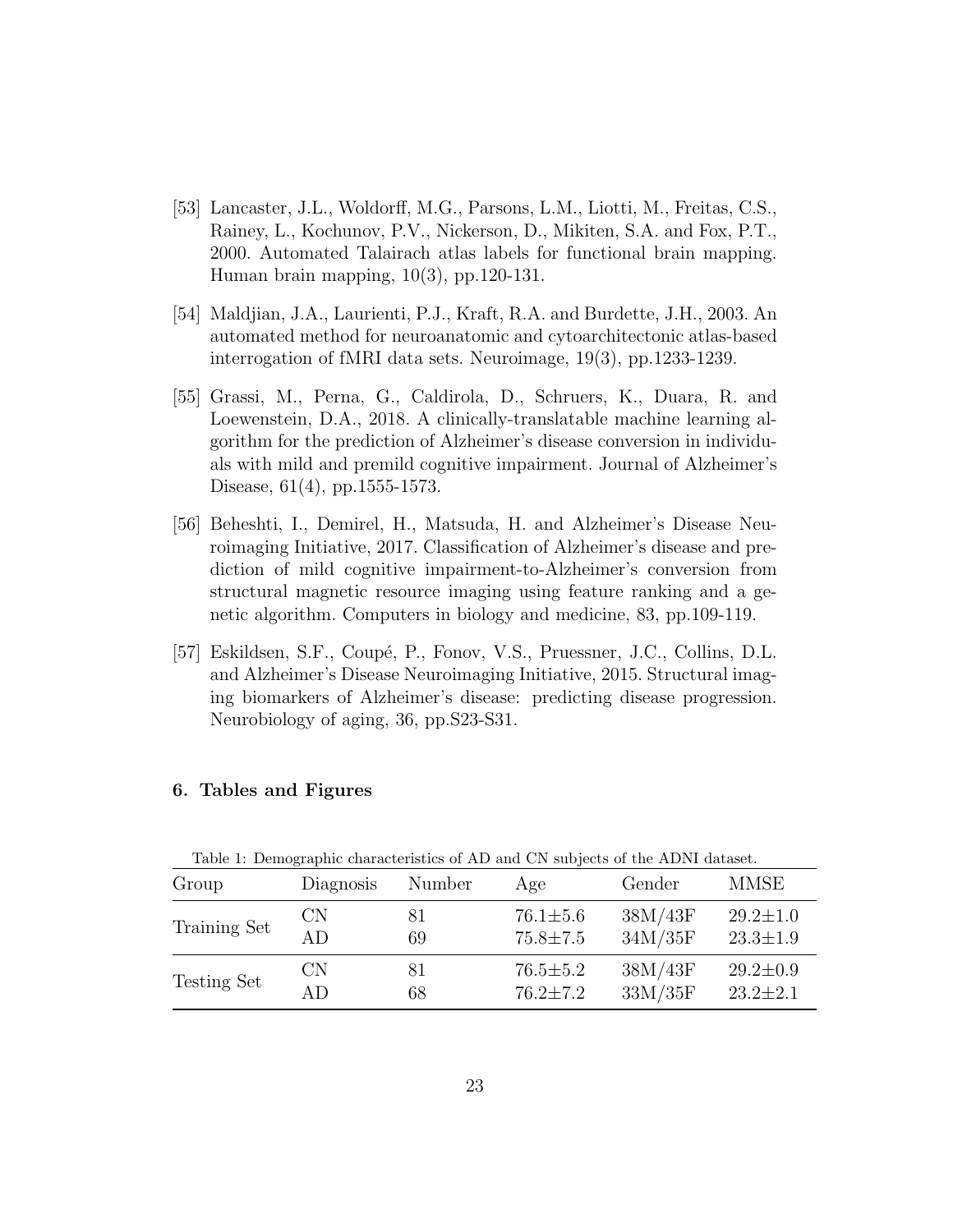Table 2: The values for different parameters used in SRPSO for the simulations reported in this paper.

| Parameter                                      | Value    |
|------------------------------------------------|----------|
| Total Iterations                               | 1000     |
| Swarm size                                     | 250      |
| Acceleration coefficient, $(c_1)$              | 1.49445  |
| Acceleration coefficient, $(c_2)$              | 1.49445  |
| Initial inertia weight, $(\omega_I)$           | 1.05     |
| Final inertia weight, $(\omega_F)$             | 0.5      |
| Rate of change inertia<br>weight, $(\omega_v)$ | 0.501    |
| Velocity coefficient, $(v_c)$                  | 0.100625 |
| Probability of velocity up-<br>date, $(v_p)$   | 0.5      |

Table 3: Accuracy, sensitivity, selectivity, F1 score and precision of AD and CN based on combination of volumetric and clinical data.

| Features             | Acc    | Sen    | <b>Spec</b> | F1     | Prec   |
|----------------------|--------|--------|-------------|--------|--------|
|                      |        |        |             | score  |        |
|                      | $(\%)$ | $(\%)$ | $(\%)$      | $(\%)$ | $(\%)$ |
| <b>GM</b>            | 87.91  | 77.94  | 96.29       | 85.48  | 94.64  |
| WM                   | 81.20  | 75     | 86.41       | 77.27  | 79.68  |
| $GM+WM$              | 89.26  | 85.29  | 92.59       | 89.55  | 90.90  |
| $GM+WM+Vol$          | 90.60  | 88.23  | 92.59       | 89.55  | 90.90  |
| $GM+WM+MMSE$         | 91.27  | 88.23  | 93.82       | 90.22  | 92.30  |
| $GM+WM+MMSE+Vol$     | 91.27  | 88.23  | 93.82       | 90.22  | 92.30  |
| $GM+WM+CDR$          | 93.28  | 89.70  | 96.29       | 92.42  | 95.31  |
| $GM+WM+CDR+Vol$      | 93.28  | 89.70  | 96.29       | 92.42  | 95.31  |
| $GM+WM+CDR+MMSE$     | 94.63  | 91.17  | 97.53       | 93.93  | 96.87  |
| $GM+WM+CDR+MMSE+Vol$ | 94.63  | 91.17  | 97.53       | 93.93  | 96.87  |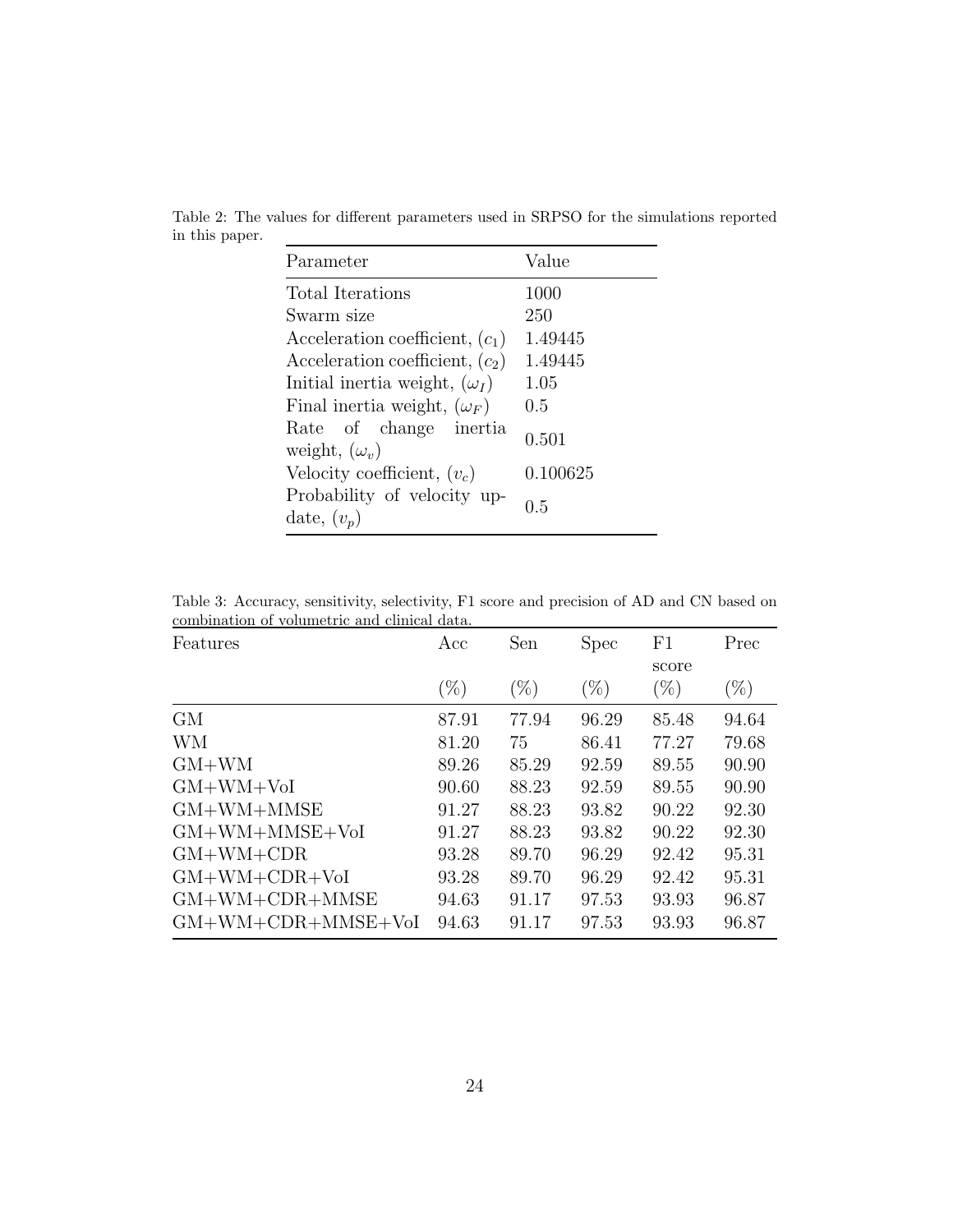| Algorithm                | Feature          |       |       | $Acc(\%)$ Sen $(\%)$ Spec $(\%)$ |
|--------------------------|------------------|-------|-------|----------------------------------|
| Cuingnet et. al. $^{15}$ | GМ               |       | 81    | 95                               |
| Hu et. al. $^{48}$       | GМ               | 80.53 | 76.80 | 83.77                            |
| Sun et. al. $49$         | GM               | 89.30 | 83.80 | 93.80                            |
| Zeng et. al. $50$        | GМ               | 81.25 |       |                                  |
|                          | GМ               | 87.91 | 77.94 | 96.29                            |
|                          | $GM+WM$          | 89.26 | 85.29 | 92.59                            |
| proposed work            | $GM+WM+Vol$      | 90.60 | 88.23 | 92.59                            |
|                          | $GM+WM+clinical$ | 94.63 | 91.17 | 97.53                            |

Table 4: Comparison of classification accuracy with recent research works

Table 5: Comparison of classification accuracy of training and testing data for GM and (GM+WM)based features for feature size of 10,20,30,40,and 50

| <b>Feature Size</b> | GМ       |          | $(GM+WM)$ |          |
|---------------------|----------|----------|-----------|----------|
|                     | Training | Testing  | Training  | Testing  |
|                     | Accuracy | Accuracy | Accuracy  | Accuracy |
|                     | $(\%)$   | $(\%)$   | $(\%)$    | $(\%)$   |
| 10                  | 85.59    | 74.89    | 91.06     | 82.81    |
| 20                  | 89.86    | 76.64    | 95.73     | 83.21    |
| 30                  | 93.59    | 75.29    | 97.99     | 83.35    |
| 40                  | 96       | 77.04    | 99.73     | 86.43    |
| 50                  | 98.79    | 76.50    | 100       | 89.39    |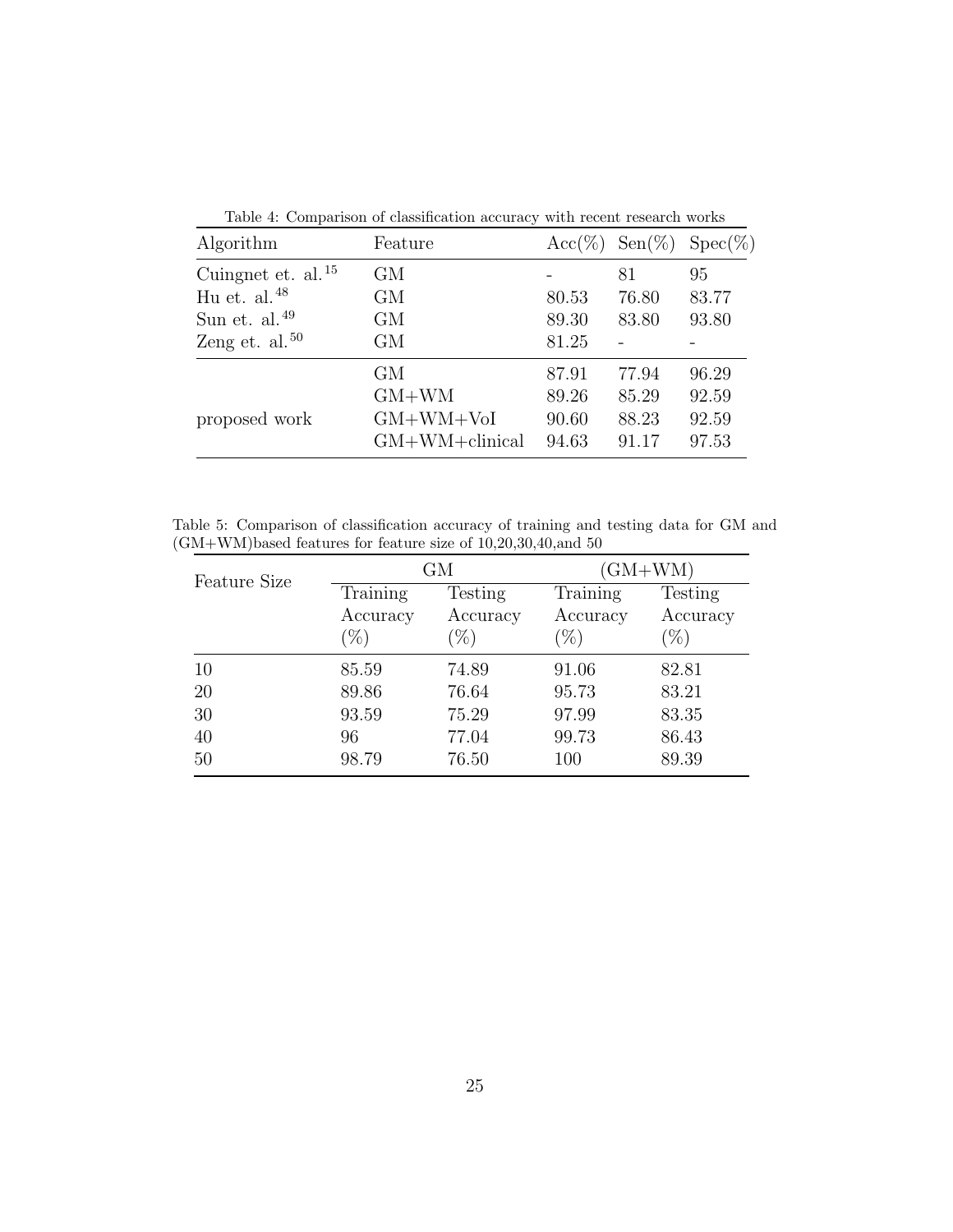

Figure 1: A schematic diagram of the steps involved in preprocessing of T1-weighted MRI images.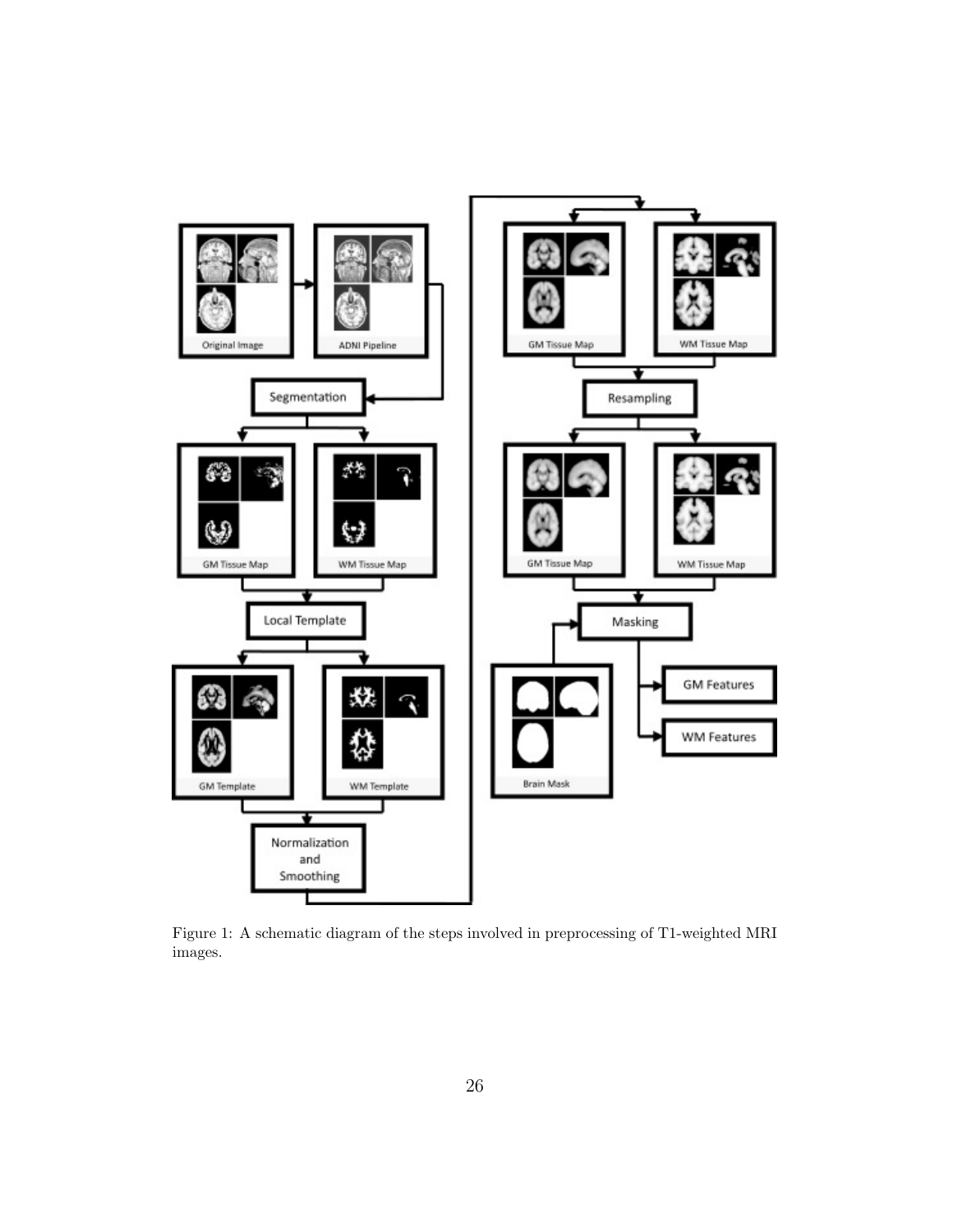

Figure 2: Comparison of testing accuracy of classifier build on GM and (GM + WM) based features.



Figure 3: Plot of selected subset of 10 features on glass brain. Gray square blocks in each figure represent the selected regions.